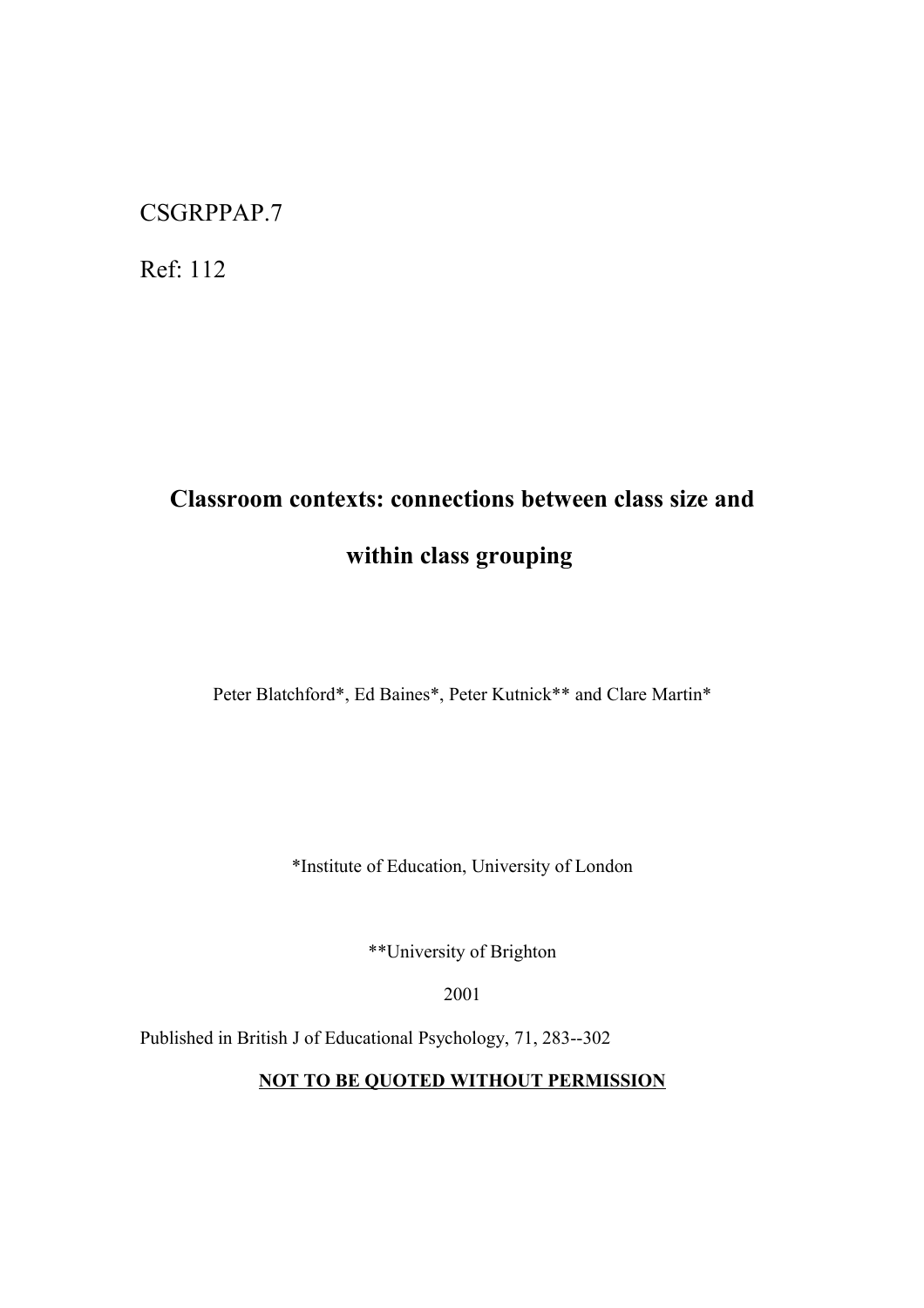## **Classroom contexts: connections between class size and within class grouping**

## ABSTRACT

#### Background

There has been a vigorous debate for many years about the educational effects of class size differences but even if differences have an impact on pupils' academic progress, this still leaves unanswered important questions about what mediates the effect.

#### Aims

This paper is informed by a classroom contextual perspective, and examines associations between class size and within class groupings (in terms of size and number of groups, adult presence in groups, and type of interaction between grouping members). Age differences in these relationships are also explored.

#### Samples

The quantitative study is based on analysis of 3157 groupings, from 672 Reception, Year 2 and Year 5 classes in 331 schools. The qualitative study was based on 12 classes in 8 case study schools, and questionnaire responses completed by over 100 class teachers.

### Methods

Links between size of class and within class groupings were also examined on the basis of a 'grouping mapping survey', in which teachers at a given time in the school day provided information on group size and number, adult presence, and type of interaction between pupils, and complementary qualitative analyses of data from teacher-completed questionnaires, and interviews.

#### Results

The number of groups in a class increased with the size of the class. Over all three year groups, small classes had on average just over 3 groups, while large classes approached 6 groups. The size of groups in the class decreased with size of class. In class sizes over 25, pupils were more likely to be in a large group of 7-10, while in classes under 25 there were more likely to be in whole class groupings. Qualitative analyses showed that teachers felt that groups of 7-10 pupils had negative educational effects, for example, in terms of the quality and quantity of teaching and children's concentration and contribution in groups.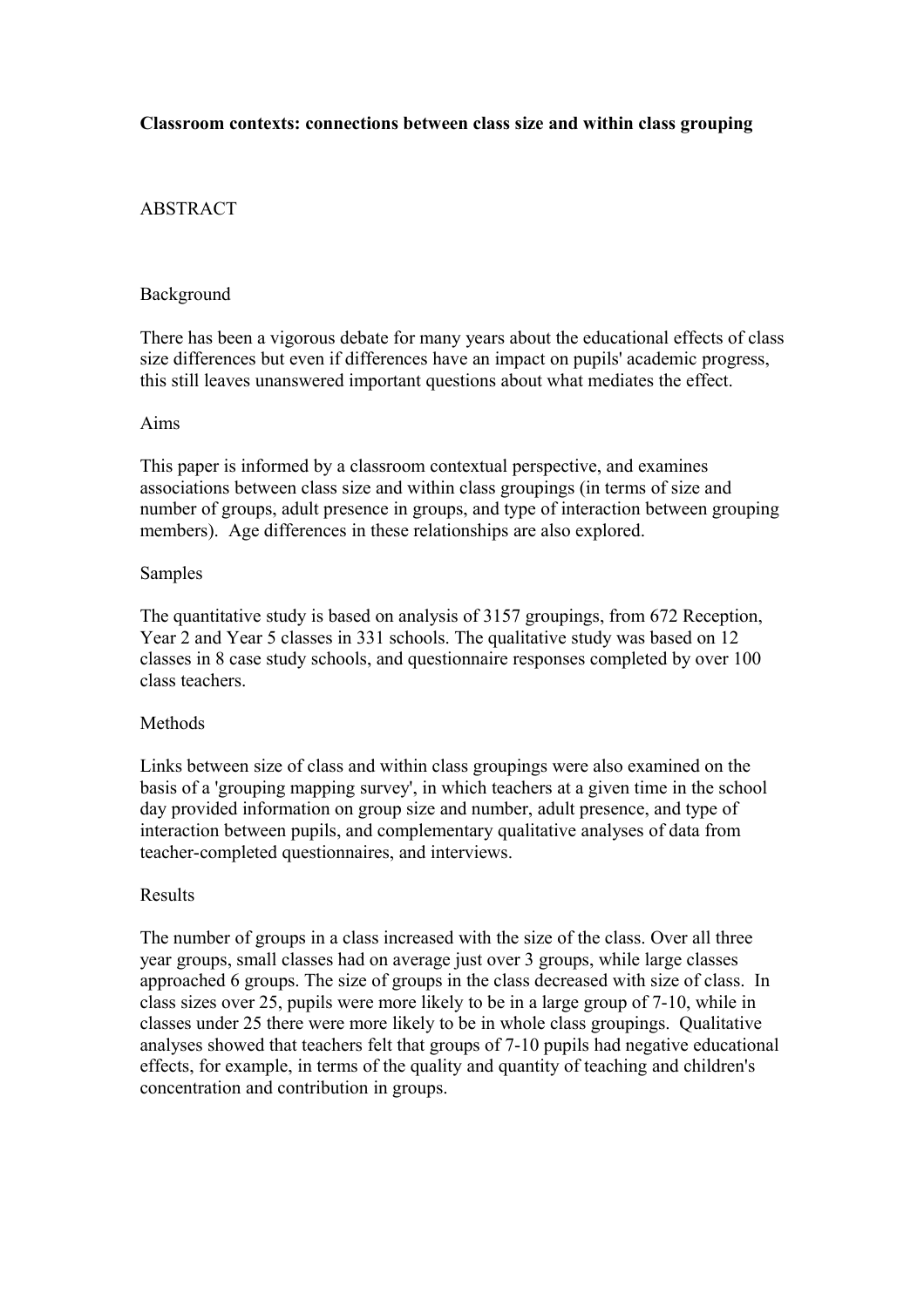## **Class size and within class grouping**

## Conclusions

Results suggest that the effects of class size can be best seen through the size and number of groups, which will then have implications for learning experiences. So while debate about size of class has often been in terms of reduced size of class resulting in pupil academic gains, it is also important educationally to consider within class group size and number, and their effects.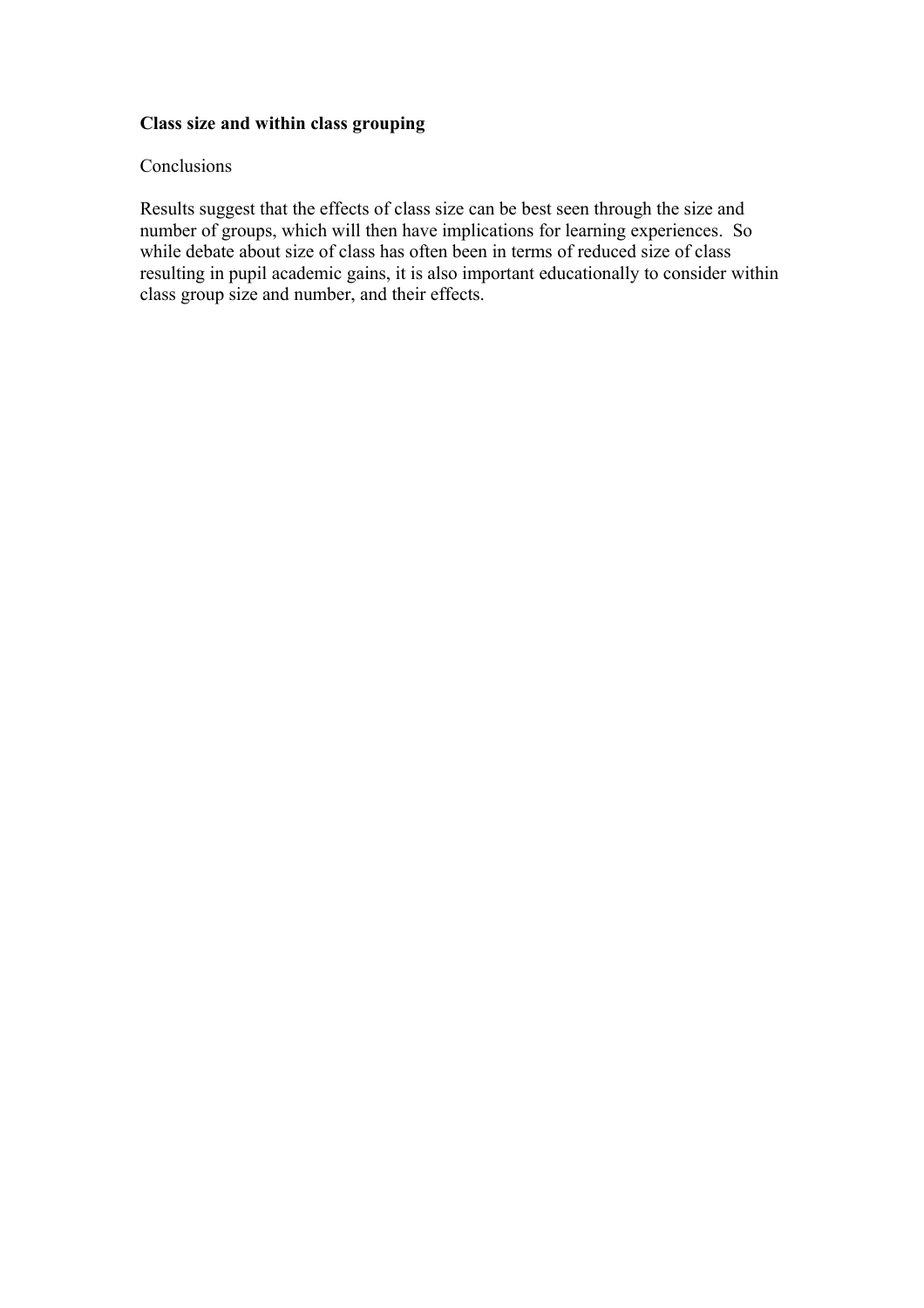#### **Class size and within class grouping**

#### INTRODUCTION

A main starting point of this paper is the long running and vigorous debate about the effects of class size differences on pupils' educational attainment. A main worry in the UK has been that class sizes at the primary stage are too large and that teaching and learning, and children's educational progress, can suffer (see Blatchford, Goldstein and Mortimore, 1998). It is probably true to say that the overwhelming professional judgement is that, other things being equal, smaller classes will enable teachers to provide a better quality of educational experience for pupils. However, research findings on the effects of class size differences are not clear-cut. Recent evaluations in the USA of class size reduction programmes provide evidence that small classes do benefit young children in schools (e.g. Finn & Achilles, 1999; Molnar *et al*, 1999), though there are questions about the validity and generalisability of results (Goldstein and Blatchford, 1998; Hanushek, 1999, Prais; 1996). Results from such research as has been done in the UK on the effects of class size differences on pupils' educational progress are not clear, largely because research designs have not been strong enough to enable firm conclusions (see Goldstein and Blatchford, 1998).

Even if it can be shown that class size differences have an impact on pupils' academic progress, this still leaves unanswered important questions about what mediates the effect. Unfortunately, we have little systematic information on what processes, that is, which mediating factors, might be involved (Blatchford and Martin, 1998). Research has concentrated almost exclusively on the effects of class size reductions on academic outcomes. The STAR project, like many others, was predominantly interested in the relationships between class size and academic attainment, and has little to say about classroom processes that might explain effects found. Finn and Achilles (1999), two of the STAR research team, acknowledge this when they argue: "Despite dozens of earlier studies, the classroom processes that distinguish small from large classes have proven elusive." (1999, p102). In a similar vein, Grissmer (1999) has concluded that there is a lack of coherent theories by which to guide and interpret empirical work on class size effects, and with which to make new predictions. The situation in the UK is much worse, in the sense that there is little research on classroom processes connected to class size differences. We need, therefore, accounts of classroom processes that might explain why smaller classes differ from large classes.

Research on teaching and classroom processes has tended to assume an underlying direct model, in the sense the focus has been on the effect of teachers on pupils' attainments (see Pellegrini and Blatchford, 2000). But teachers in classrooms do not meet pupils individually, out of context; rather, teachers and pupils will necessarily need to adapt to the classroom context, which will include features such as the number of children in the class. The conceptual roots of this view can be found in Bronfenbrenner (1979), who is often credited with assisting the recognition that psychology needs to concern itself with naturally occurring behaviour and the effects of contexts within which behaviour takes place. He was also one of the first to offer a nested or multilevel hierarchical model that is now commonplace in more recent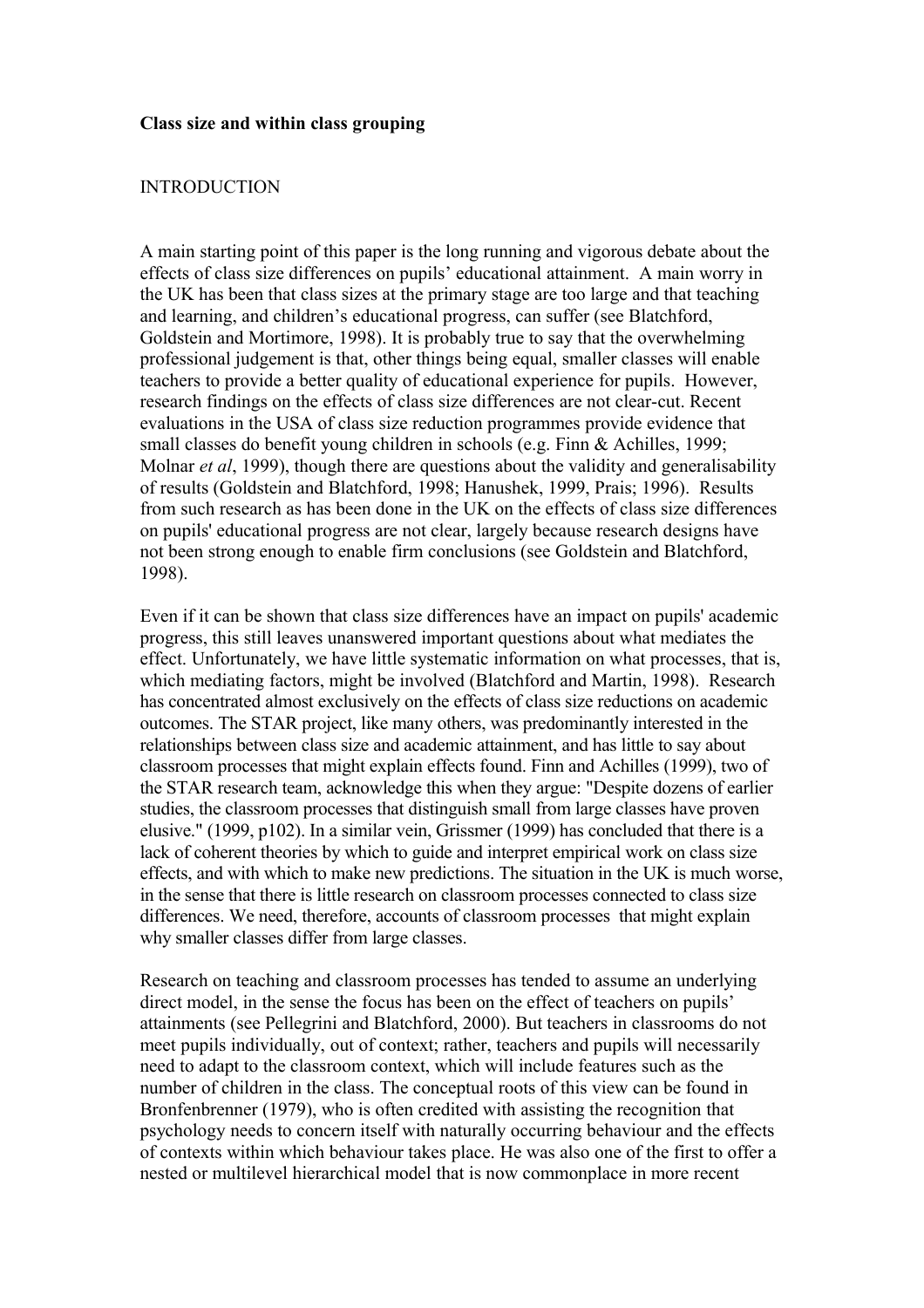statistical modelling of influences on behaviour, for example, as seen in school effectiveness research (Goldstein, 1995).

In line with Bronfenbrenner's model, this paper is informed by a conceptionalisation of educational processes taking place in hierarchically organised contexts. But Bronfenbrenner's model needs to be developed because within the 'microsystem' of the school, there will be smaller contexts, such as the playground and especially the classroom, which are parallel to each other, and which have qualitatively different sets of relationships, rules and dynamics (Pellegrini and Blatchford, 2000). In addition, and of particular relevance to this paper, contexts are nested *within* classrooms. An early conception of the immediate environment as a factor in everyday behaviour was the ecological psychology of Barker and Wright and their colleagues (Barker, 1968; see Doyle, 1986). When applied to classrooms, the basic idea is that different within classroom contexts have forces or 'signals' different to other contexts, which pull events and participants along with them (Kounin and Gump, 1974).

#### Class size and within class groupings

All pupils in classes are grouped in some form or another, perhaps especially at primary school level in Britain, and the grouping is a main context, within classrooms, for teaching and learning. A commonsense approach to groups in classrooms in terms of proximity, that is, in terms of children seated around one table, but in current research by the authors (Blatchford, Kutnick and Bains) the concept of 'grouping' has been conceptualised to bring together notions of proximity/seating and working on the same task activity. The 'grouping' can be considered as the context in which a teacher co-ordinates the task activity that pupils work on. To clarify this notion, an example can be given. In a small class of 20 pupils a teacher may have children seated in five around four tables. If the teacher has given out the same work sheet to all children there will be four groupings. If later in the lesson she then goes over the work sheet with the children as a class, there will be only one grouping; even though children are seated at four tables their attention and activity is focused on her and the rest of the class as a whole. This example illustrates that a grouping at any moment in time may be an individual child, a dyad, triad, or anything from a small group of four children to a whole class grouping. Throughout the rest of this paper the terms 'group' and 'grouping' will be used synonymously.

The benefits or disadvantages of different grouping practices has aroused a good deal of comment and research in Britain and elsewhere. In Britain, 'progressive' primary education practices, including small group work, have been criticised as being ineffective (Alexander, Rose & Woodhead, 1992; OFSTED, 1995a), and it has been recommended that teachers adopt whole class teaching methods, albeit tempered with a recognition that pupils need to be interactive rather than passive. Government policy initiatives, such as the 'literacy hour', are prescriptive about time to be spent in particular groupings. However, Lou *et al*, (1996), in a meta-analysis, showed the pedagogical advantages of small group instruction in terms of peer learning, flexibility over learning objectives and meeting individual needs, and encouragement of higher-order learning skills. Experimental research on co-operative and collaborative group work also paints a more positive picture (Johnson and Johnson, 1987, Slavin, 1990a). Although widely cited, experimental studies of groups are difficult to interpret in the sense that they may not reflect the range of groupings that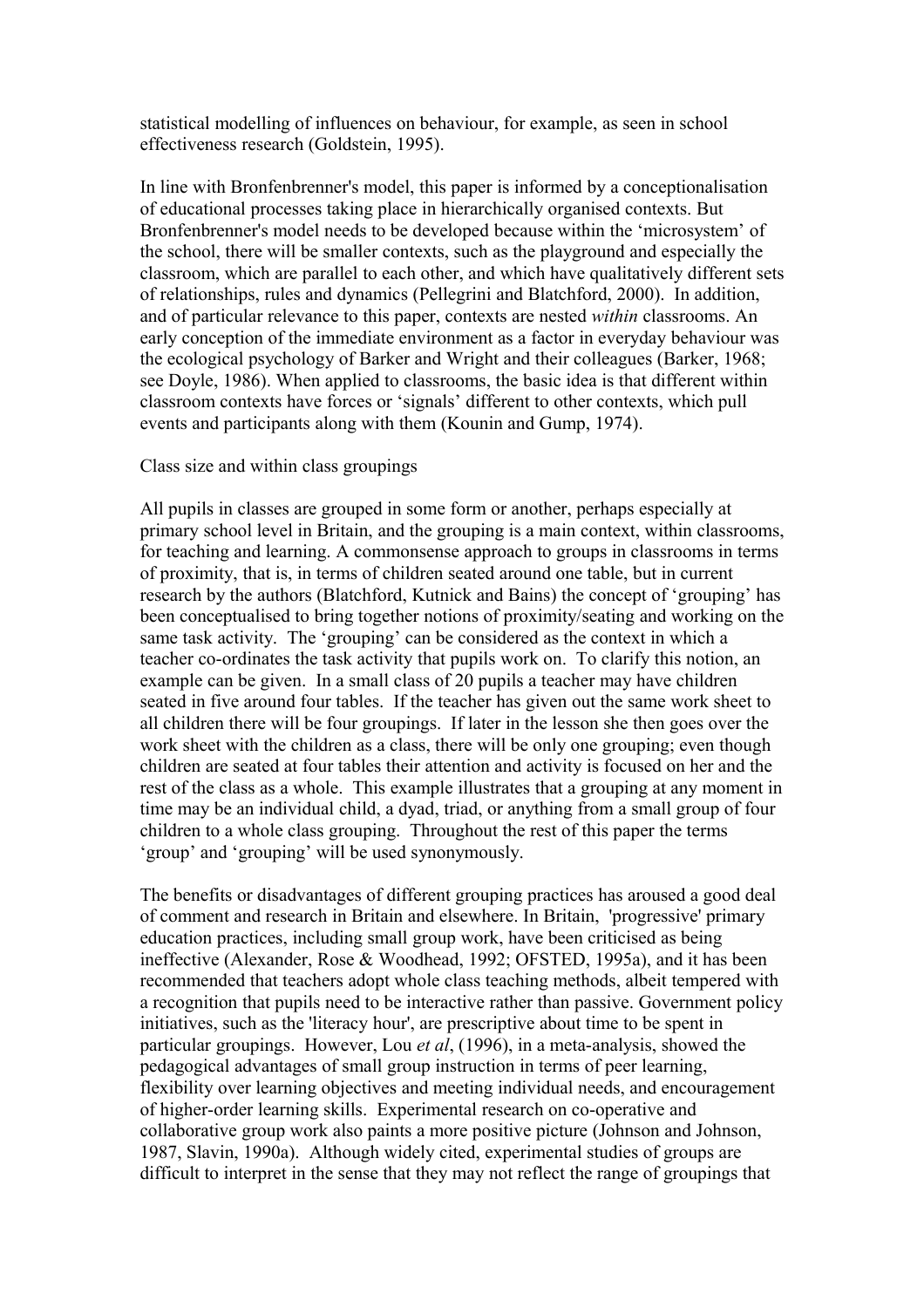occur under everyday conditions in classrooms. Surprisingly little is known about within-class grouping in terms of a number of key dimensions, including the size and number of groups in a class, and the role of adults.

The class and the group can be thought of as examples of environmental contexts, with the group level usually nested within the level of the whole class. Logically the two levels, that is class size and within class groups, *have* to be connected (for example, as class size increases groups must either become bigger or more numberous). If, in the above example, the teacher was faced with a class of 32, for example, then she could divide her class into four groupings of eight pupils, eight groupings of four pupils, or a ranged of different sized groupings or teach the class as a whole as one large grouping. But the conceptual, and educationally important, question concerns *how*, in practice, class size and within class groupings are connected. As far as we know, this possibility, that is, the connection between size of class and within class grouping practices has not been looked at systematically before.

This paper draws on data from two projects that, taken together, allowed us to explore linkages between class size and within class groupings, across the whole of the primary stage. The first is the ESRC funded Primary Classroom Grouping Project (PCGP) which took the form of a survey of within class grouping practices in Year 2 (6 to 7 year olds) and Year 5 (9 to 10 year olds) classrooms, using a novel teacher mapping technique, and the second is a survey of Reception year classrooms (4-5 year olds), which was part of the Institute of Education longitudinal class size study (see Blatchford and Martin, 1998, Blatchford *et al*, 1998).

In the Primary Classroom Grouping Project, within class groupings were conceptualised and measured in terms of five 'core themes': size and number of groups, composition of groups, task and curriculum areas, role of adults, and type of interaction (see Blatchford *et al*, 1999; Kutnick, Blatchford & Baines, 2001). The same methodology, and conceptualisation of within class groupings, was used in the much larger scale Class Size project. On a priori grounds, and after initial examination of associations, this paper is concerned with connections between class size and three of these themes: size and number of groups in the class, the role of adults in the class, and the type of interaction between children in the groups. In separate papers we address inter-relationships between the five core themes (Blatchford *et al*, 1999; Kutnick *et al*, 2001) and developments with age in grouping practices (Baines, Blatchford & Kutnick, 1999; Baines, Blatchford & Kutnick, 2001).

#### i. Size and number of groups

Research on grouping has been mostly concerned with the composition of groups, usually in terms of ability (Lou *et al*, 1996; Webb, Baxter & Thompson, 1997). However, another basic component, that is likely to be a significant factor in pupils' educational experiences, is the size of the group they work in, as well as the number of groups in a class. While research has been conducted on, and there has been discussion about, the educational implications of groups of different sizes (Fuchs, *et al*., 2000; Kutnick, 1994), it has not to date looked in a systematic way at the range of group sizes as they naturally occur in classrooms, and at the connections with activities and interactions in these groups. The size of the group may affect the type of interaction when the teacher or other adult works with the group, as well as the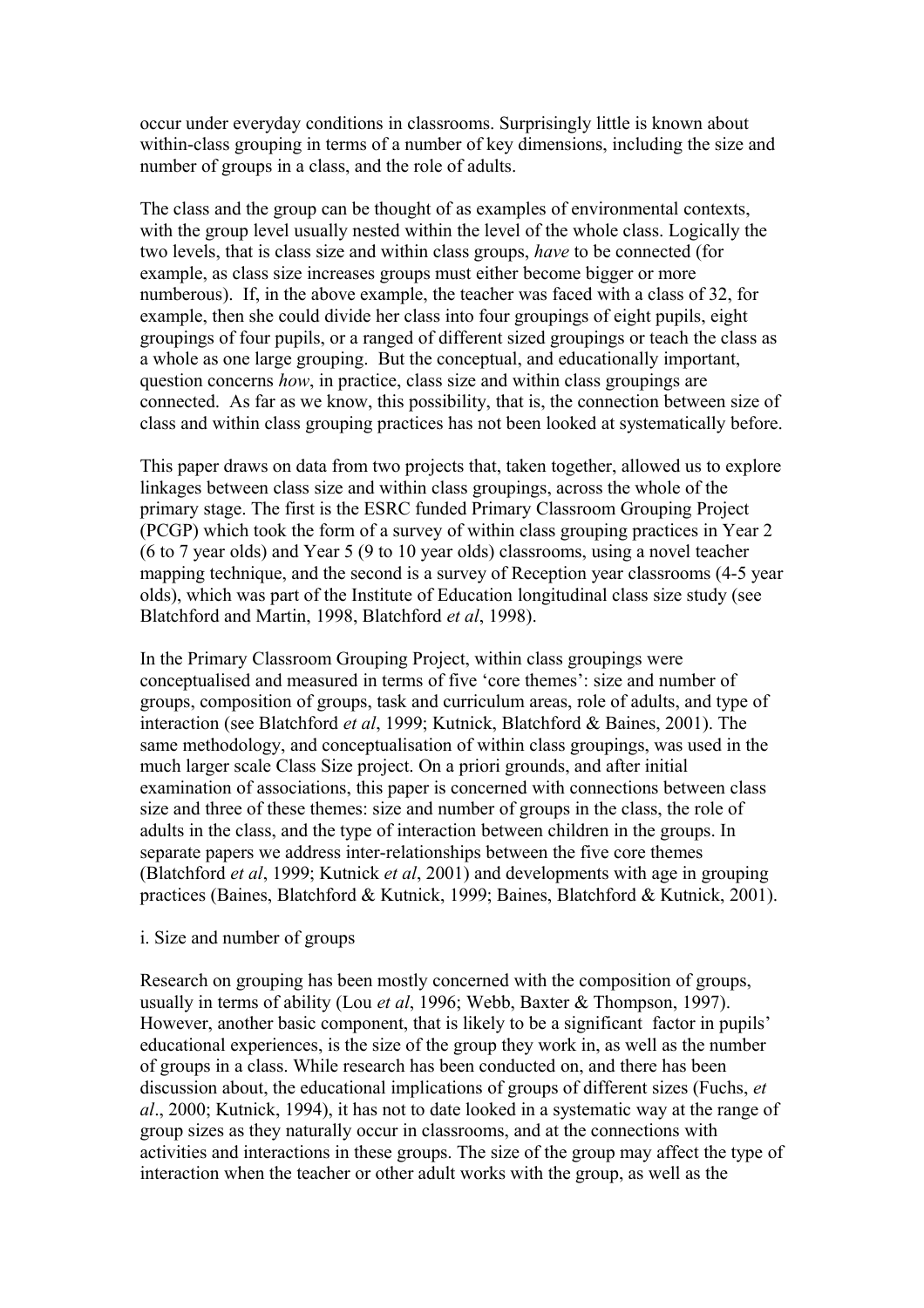interactions between children. Observational research has shown that a sizeable amount of children's time in class will be spent on individual work, even when seated in groups (Galton, Simon & Croll, 1980; Tizard, Blatchford, Burke, Farquhar, & Plewis, 1988), but even here the size of the group within which children work may still be a factor when considering children's concentration, and teachers' management of the class (eg decisions about distributing her time between groups).

Given that primary classrooms tend to be organised in terms of groups for many purposes, a large class is likely to present teachers with some difficult choices. One strategy might be to use more whole class teaching, that is, treat the whole class as one group, but this might not be acceptable to many teachers, for example, because this would not be appropriate with children of diverse aptitudes, or with very young children. They may then be forced to organise the class into, and teach more to, larger groups than they would like. In a small class, by contrast, there may be more opportunity for individualised or very small group work, and more individual attention. As Lou *et al* (1996) show, whole class and small group contexts are likely to have very different pedagogical consequences, with whole class teaching having more emphasis on teacher explanations and encouragement and uniformity of instruction, and small group instruction likely to involve more peer interaction and diverse learning activities. A main aim of this paper is therefore to investigate the links between class size and number and size of groups, as well as teachers' experience of, and views on, the connections.

## (ii) *Adult presence in groups and their role*

The role of adults with regard to groups is crucial, practically in terms of effective management of classrooms, and also in terms of connections with other aspects of group functioning (Blatchford *et al.*, 1999). There is limited information available on how adults distribute their time between groups within the class, and whether this varies between groups of different size. It might be expected that the number of children in the class will necessarily have implications for the amount and quality of contact teachers can offer separate groups.

### (iii) *Type of interaction within groups*

Another key feature, and the third core theme, is the nature of the working interaction between pupils. One criticism of the use of groupings in schools is that although children often sit and work in groups it is rare that they work *as* groups (Galton *et al.*, 1980, Tizard *et al.,* 1988). In this paper a categorisation of interaction within groupings, originally suggested by Bennett & Dunne (1992), and which aimed to examine the working relationships between pupils, was extended to incorporate pupiladult/ teacher interactions. The aim was to find out whether children tend to work more collaboratively in smaller groups and classes as might be expected.

### *Age group differences*

The two studies also allowed the cross-sectional analysis of changes with age over the primary years; that is, from Reception (the youngest year in school, 4 to 5 year olds), through Year 2 (6 to 7 year-olds) and Year 5 (9 to 10 year-olds). Grouping practices in terms of the three core themes, and connections with class size, may well be expected to change with age, and this possibility was tested in the study. It might be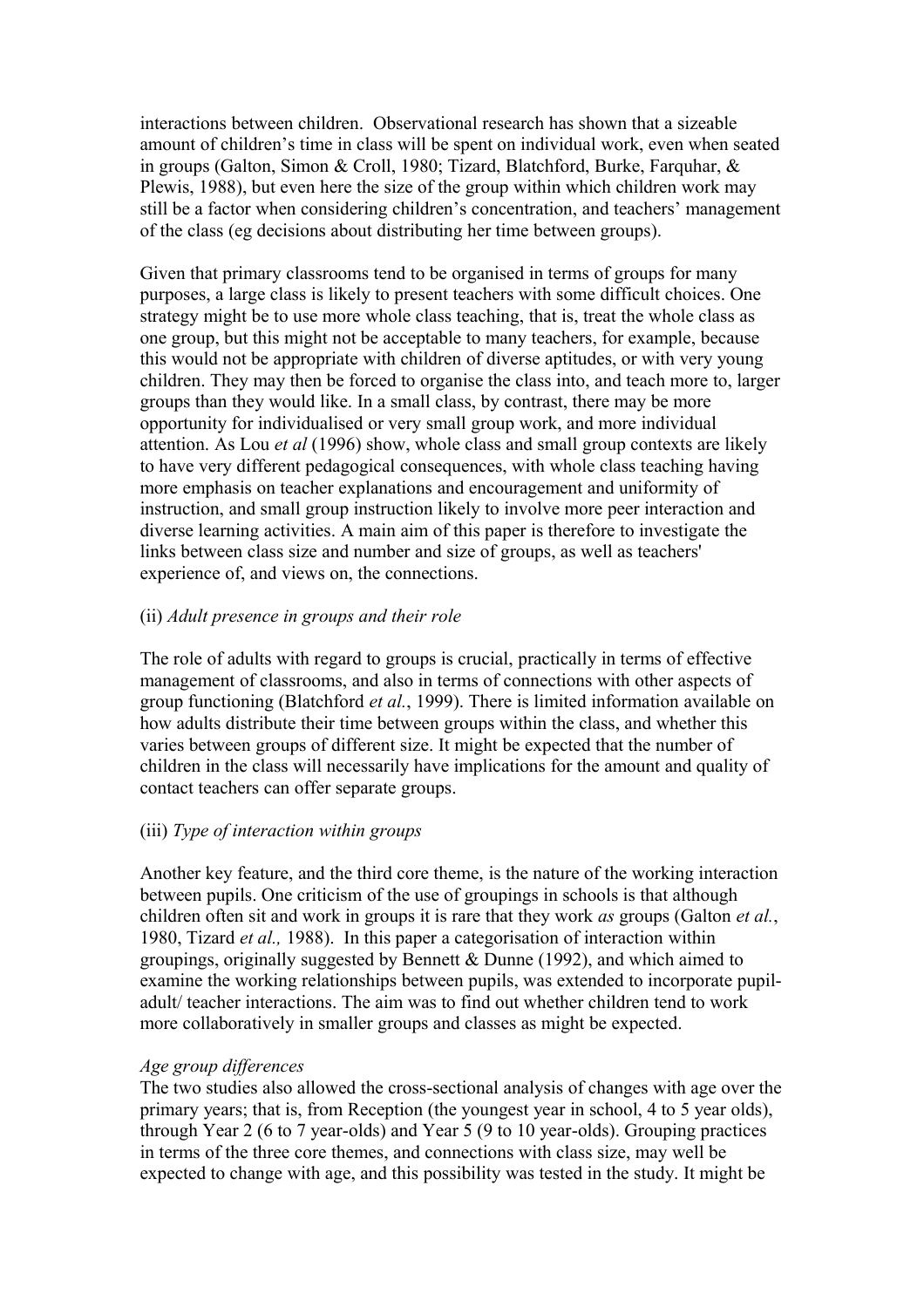expected that in the case of the youngest children there will be more small group teaching and less whole class teaching, as well as more adult support.

#### *Summary of aims of the paper*

This paper is therefore informed by a classroom contextual perspective, and addresses linkages between class and within class contexts, and their educational consequences. In this paper, we do not seek to test alternative causal pathways leading to achievement as an outcome. At a later point it will be possible to do this, and model statistically connections with achievement. Here, we examine the associations between class size on the one hand and, on the other hand, within class groupings (in terms of size and number of groups, adult presence in groups, and type of interaction). Age differences in these relationships are also explored.

#### **Method**

Links between size of class and within class groupings, in terms of the three core themes, were analysed on the basis of two main forms of analysis: first, numerical analyses of associations between measures of class size and the three core themes, and, second, complementary qualitative analyses, designed to further study the links between size of class and within class groupings. The qualitative analyses are drawn from teacher completed questionnaires in the class size study and interviews in case studies from the Primary Grouping Practices Project. The aim of the qualitative component was to test, and give individual detail to, main findings from the quantitative study, and to seek a complementary analysis of teachers' experiences of, and views on, the connections between class size and within class groupings. The disjuncture between professional and research evidence has been a feature of research on class size (e.g. Shapson *et al.* 1980) and one aim of these analyses was to seek to bring both perspectives together in one study.

### **Phase 1 - Quantitative Study**

As described above, data were drawn from two separate studies: *Primary Classroom Groupings Project (PCGP) (Year 2 and Year 5).*

#### *Grouping Mapping Survey:*

The aim of the survey grouping questionnaire was to utilise the benefits of a large scale survey method, and an observational approach, while avoiding the difficulties associated with these two approaches, e.g. lack of detail and expense respectively. Teachers, at a given time in the school day when pupils were working (as opposed to break time or assembly), drew a map of their classroom. On this map they identified the location of individual male and female pupils, the grouping that they were part of, and adults working in the classroom. For each grouping, information was obtained on size, adult presence and type of interaction. Data on each grouping were then entered into SPSS and were the basic unit of statistical analysis. Information was also collected on the size of the class at the time of the mapping survey.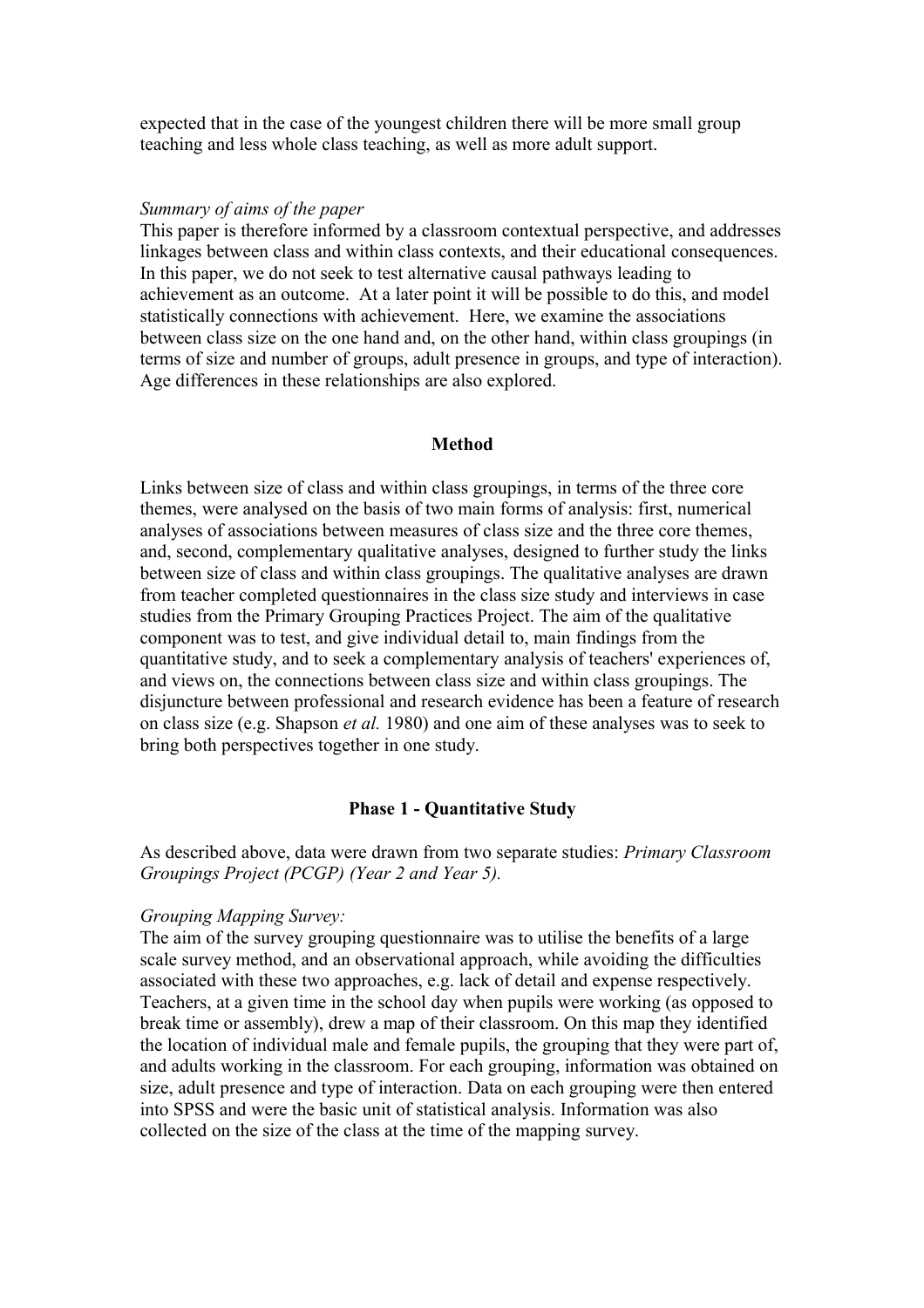*Sample:* Five Local Education Authorities (LEAs) were involved, four from the south and one from the north west of England. Three were mostly urban and two inner city. Participating schools were sent the questionnaires to be completed during a week when extraneous events, which have made groupings untypical, were not timetabled. A total of 425 schools were contacted and just less than half agreed to assist with the project. Over half of these schools returned questionnaires. A total of 1063 groupings in total were described in the questionnaires of the 187 year 2 and 5 classes. Teachers were asked to complete questionnaires at one of five specified times on a specified day (Tuesday, Wednesday or Thursday). This was to avoid sampling bias, which may have occurred if one time or day had been selected. Returned questionnaires were fairly evenly distributed over the 5 completion times, and there were no significant differences between them in return rates. More details on the methods used can be found in Blatchford *et al.,* (1999).

*Reception Class grouping practices - The Class Size Study:* In a parallel project, examining the effects of class size on pupil learning experiences, data were also collected on grouping practices in Reception classes (children aged 4-5 years). Mapping data used in this paper come from Reception classes in Cohort 1 which comprised 220 schools, randomly sampled from eight LEAs, providing data on 485 classes and 2094 groupings. This study made use of a similar, although simplified, grouping mapping survey method to that used in the PCGP study, except that information on interaction in groups was not examined. More details and background on methods used in this project can be found in Blatchford and Martin (1998) and Blatchford *et al.,* (1998). The two studies together (that is, the PGPP and Class Size studies), provided data from 672 classes in 331 schools, amounting to 3157 groupings in all.

#### **Phase 2 - Qualitative Study**

As described above, there were two sources of data for phase 2:

a) In the second stage of the PCGP, case studies were conducted in 12 Year 2 and 5 classrooms (six at each level) from eight schools - two Junior (7-11 years) and six Primary schools (4-11 years). Teachers of these classes had returned questionnaires and were selected to provide a range of classroom layouts. Part of these case studies involved interviews with teachers. These were structured around a number of key areas, developed on the basis of phase 1 data. Interviews were open-ended but structured to focus on the three main themes (See Blatchford *et al.*, 1999, for more details on the methodology). Only results from the interviews are reported here.

b) As part of the class size study, questionnaires were completed by class teachers at the end of each school year. Over 100 teachers at Reception, Year 1 and Year 2 completed questionnaires. These included a general question asking about class size experiences over the year in relation to teaching and learning. Responses were analysed in terms of a coding frame developed during pilot work. Quotes from interviews and questionnaires were selected to be representative, and to complement the numerical results.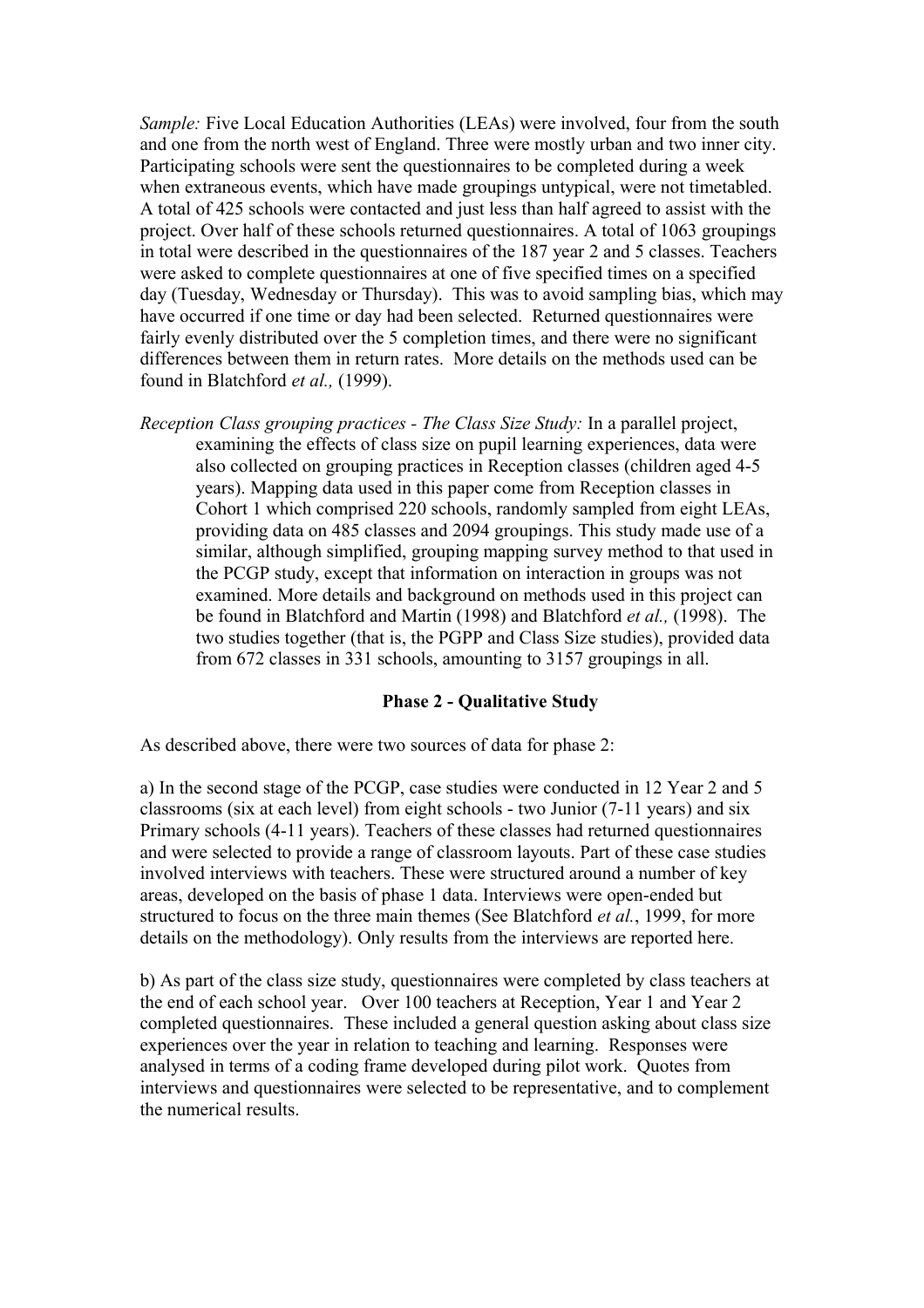#### **Results**

#### *Class size in relation to year group*

As can be seen in Table 1, class sizes did not vary greatly between year groups, though the youngest children tended to be in smaller classes. Table 1 breaks down class size into four bands: 20 and under, 21-25, 26-30 and over 30. The first band, 20 or under, can be considered 'small', and the fourth, 31 or over, can be considered 'large' (see Mortimore & Blatchford, 1993). The table shows fewer large, and more small, classes at Reception, though the overall chi-square is not significant.

### Table 1 about here

### *Class size in relation to number of within class groupings*

Table 2 shows that there were on average just under five groups in these classes at the time of the classroom map. The number of groups in classes increased significantly with age of child, though post hoc tests showed that significant differences between Reception, year 2 and year 5.

### Table 2 about here

Table 2 also shows that the number of groups in a class increased with the size of the class, whether class size is treated as a continuous or categorical variable (that is, in terms of statistical analyses involving both correlation and ANOVA). Post hoc tests indicated that there were clear differences between class size bands in the number of groups. The effect was evident at all three ages. Over all three year groups, small classes (that is, 20 children or under) had on average just over three groups, while in large classes there were approaching six groups.

#### *Class size in relation to size of within class groupings*

In Table 3, the average size of grouping across all three age levels is seen to be just over five children. Group sizes varied by age of child; groups in classes with older children (Year 5) were significantly smaller than those in Year 2 and Reception classes. This means that the youngest children in school were in the smallest classes with the largest groups but the least number of groups.

### Table 3 about here

Associations between size of class and the size of within class groups are shown overall and for the three year groups separately (see Table 3). Overall, the size of groups in the class decreased with size of class. The association between class size and size of groups is found at Reception and to an extent at Year 5 (the trend at Year 5 just misses statistical significance at the .05 level). At Year 2, mean size of groups increases with size of class bands in the expected fashion, but the differences were not statistically significant.

The connection between class size and group size can be examined in more detail by separating group size into the following bands: individuals, dyads, triads, 4-6, 7-10, and 11+. This was done on conceptual grounds, based on previous research (Kutnick, 1994), and was also consistent with the distribution of group sizes.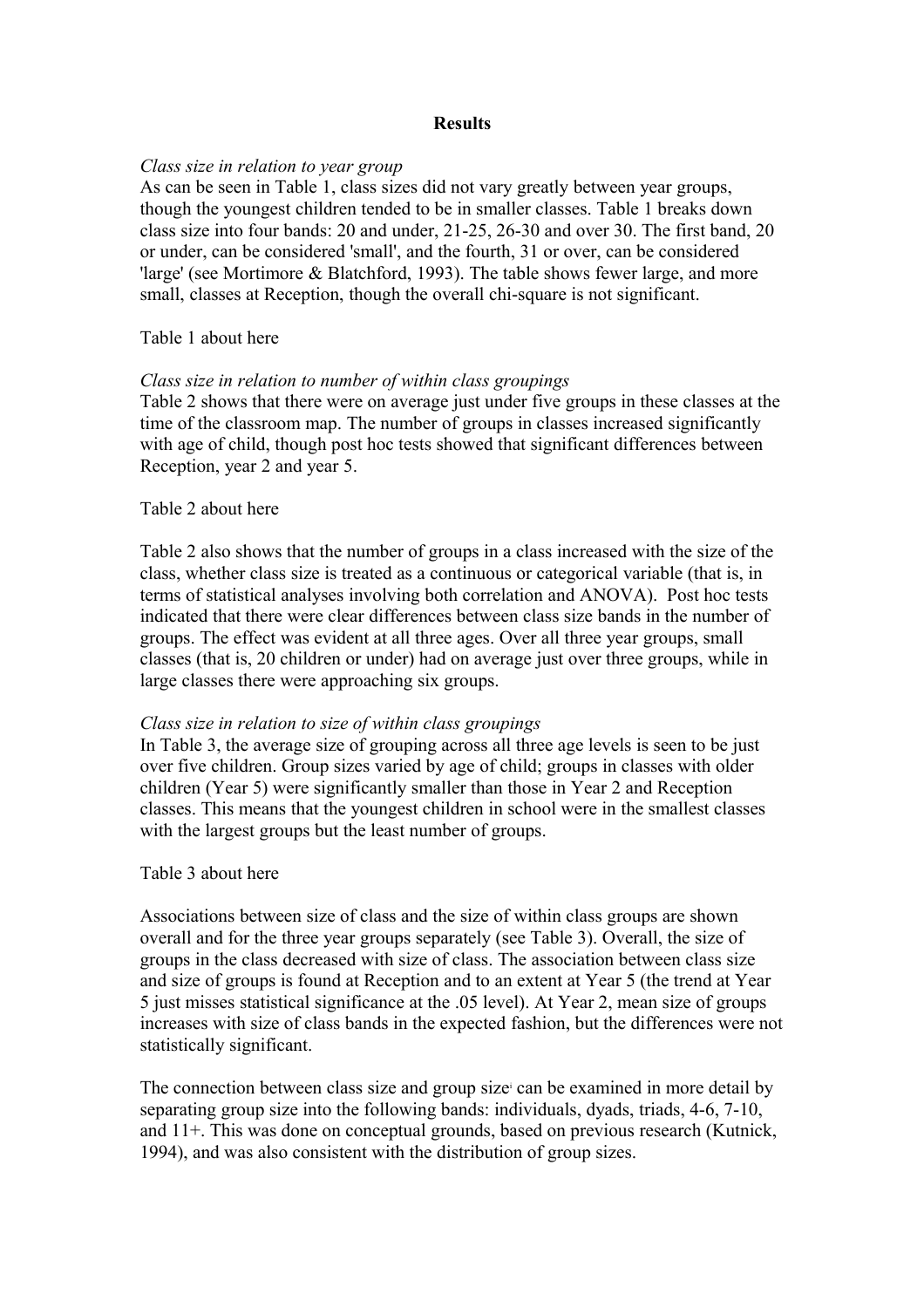There are different ways of viewing and using data on group size. One method is based on the number of children in each of the groups; that is, the prevalence of a group is weighted in terms of the number of children it contains. This is probably the best measure of the likelihood that a child will experience a group of a given size and is used in this paper.

It can be seen in Table 4 that a pupil is most likely to experience a group size of 4-6 children, followed by larger groups of 7-10 and 11+ (mostly whole classes). Table 4 shows that there is little difference in the number of individuals, dyads, triads or 4-6s in classes of different sizes. Interestingly, however, there is evidence that in class sizes over 25 there is more likelihood of a pupil being in a large group of 7-10, while in classes under 25 there is more likelihood of being in a very large group of 11 and over, which will include whole class groupings. There is relatively little likelihood of children in classes under 25 being in groups of 7-10.The relationship between class size and size of groups (examined in this more detailed but categorical way) was conducted at each age level separately (results not shown). The effect just described was clearest at Reception level.

#### Table 4 about here

#### *Number and size of groups and adult presence*

In general, adults were most likely to be present in Reception classes (48% of groupings), followed by Year 2 classes (26% of groupings). Groupings in Year 5 classes were the least likely to have an adult present (16%).

The number of adults in classes increased with the number of groups at Reception and Year 2, and to some extent at Year 5 (r=0.37, n=476, p<0.001; r=0.26, n=92, p<0.01;  $r=0.16$ ,  $n=95$ ,  $p<0.06$  respectively). There was also a significant relationship between adult presence and group size at all three ages  $(\chi^2(5)$  230.7, p<.00, n=2091;  $\chi^2(5)$  77, p<.00, n=477;  $\chi^2$  (5) 114.1, p <.00, n=580, for Reception, Year2 and Year 5 respectively). As might be expected, adults were most likely to be with the largest groups  $-7$ -10s and especially 11+ groups. At Reception and Year 2, but not Year 5, adults were also more likely to be working with individuals (57%, 40% and 14% of groupings at Reception, Year 2 and Year 5 respectively) than with dyads, triads, and 4-6 children. At all ages, dyads and triads were *least* likely to have adults present.

### *Type of interaction within groups*

The most common type of interaction between group members was individuated work that did not require interaction among group members (see Table 5). Co-operative and collaborative work on joint tasks was rare in comparison and approximately onefifth of groupings involved pupils listening to and interacting with the teacher and the rest of the class or group. There were no clear differences between Year 2 and 5 classes (data on Reception classes were not available for type of interaction).

Table 5 also shows that working together was more likely in smaller groups (dyads, triads and to an extent groups of 4-6 children), and much less likely in large groups of 7-10 children.

#### Table 5 about here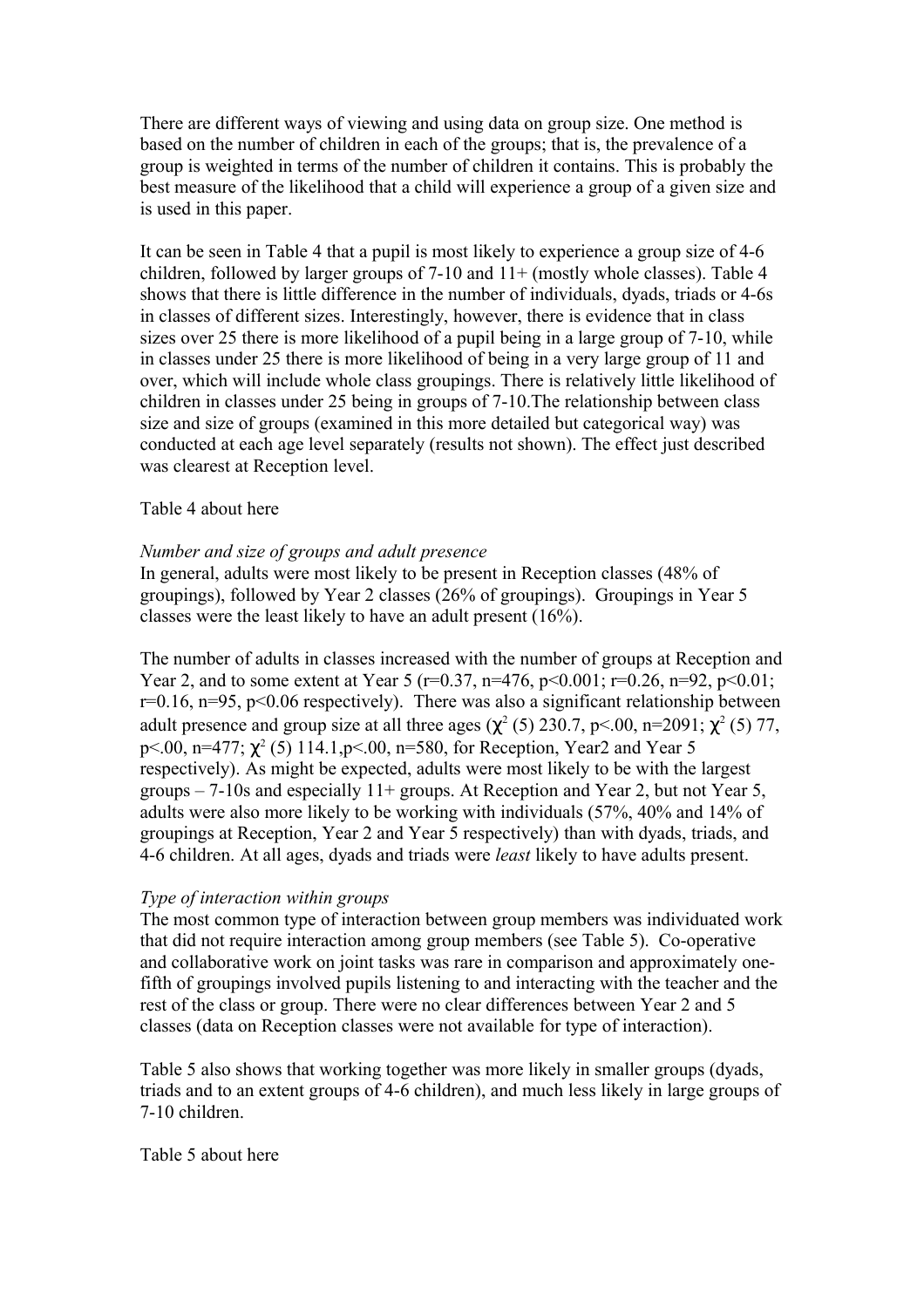Table 6 shows a significant relationship between grouping size and the type of interactions found in groups. Consistent with results on group size by size of class, reported above, it was also found that children in smaller classes were relatively more likely to interact with the teacher and the rest of the class or group. Individuated work, that is, working alone but in a group, increases with size of class. Interestingly, although not common, working together to produce a group product was less likely in small, and to an extent, large classes, and more likely in classes with between 20-30 children.

Table 6 about here

## **Qualitative Analyses**

One of the main points to come from the qualitative study concerned difficulties larger classes placed on teachers in terms of grouping arrangements. A main difficulty faced by teachers was what might be called a 'size/number dilemma'. This is evident in the following extract from a Year 2 teacher:

'When I first had this class I had 33 children in it and I tried to group them into five groups but I just didn't have enough space and so then I had to put them into four groups of eight and they were a bit unwieldy. Eight is rather too many and now that some have left it's a much better arrangement - five groups of six because the tables are not so bulky and the children are more separated from each other away from the other groups and six is a smaller number to work with - it's a manageable number to work with, so I would definitely say that (class size) is quite a definite factor.'

It is evident here that class size brings about the difficulties faced by the teacher, and that she feels cuts in class size resolve the dilemma. There was a clear indication that teachers of large classes felt driven, for classroom management purposes, to use a few large groups rather than a number of small groups.

### *Group size preference*

Teachers in the PCGP also commented on the relationship between size of class and size of group. Some said that group size depended on the activity but most preferred group sizes of between 4-6 children for a variety of reasons, including the lack of resources for larger groups, space restrictions, and the forced formality of larger groups. Teachers in answer to the Class Size study questionnaires and in interviews, said they preferred groups of 4-6 children.

## *Effects on teaching and learning of larger groups*

A clear result from the quantitative results was the greater likelihood of a child in a larger class being in a larger group of 7-10 children. Results from the qualitative studies extended this picture. There were three main categories of responses by teachers. They were clear that as groups became bigger (1) the quality and amount of teaching, (2) the quality of the children's work, and (3) the children's contribution and concentration in groups were affected.

(1) *Amount and quality of teacher input possible in each group*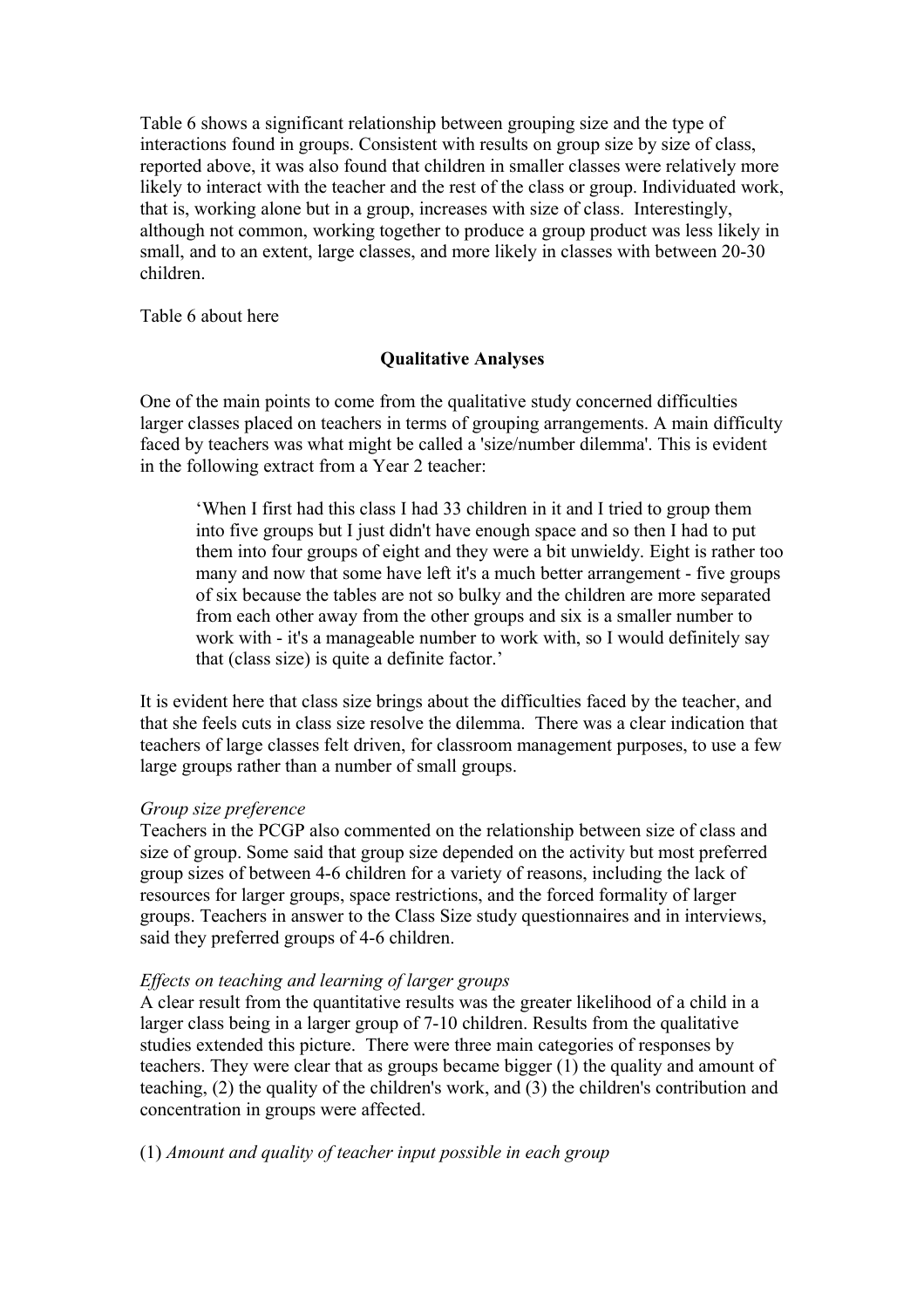There were many comments on the way that larger groups adversely affected the nature of teachers' input into groups. Here is a selection of quotes from teachers:

'If I teach larger groups and therefore get around more often, the quality is more likely to be reduced as there are more children working together - all of differing abilities.' (Year1)

'In my class we generally work in groups of 7 which is too large. It takes much longer for me to give my attention to each child in the group' (Reception)

'Working with large groups of 8.9 or 10 children means that I feel that I am not giving each child the attention he/she deserves and needs' (Year1)

'(When trying to cater for 7 or 8 in groups to make the class manageable) the children obviously get less time on lengthy adult intensive tasks.' (Reception)

'I feel that the quality of teaching and learning in my class this year is high, due to having a fairly small class of 25 children. This means that for group work, I can (have) small groups which in turn means more individual attention. It has also enabled me to have small groups for the lower ability children, who I feel benefit more from this.' (Reception)

'Having 18-23 children in our class enables us to organise the children in a number of small groups...I feel that the children also get more opportunities to experience a 'hands on' approach to their learning and are questioned by the teacher more thoroughly because we are teaching children in smaller groups.' (Year1)

Some teachers also felt that the depth of their knowledge about individual children was adversely affected by having larger groups in the class:

'I think getting to know the children is much easier in smaller groups and is fundamental to the smooth running and learning of the children - this must be much better in a smaller class' (Reception)

Classroom management and control were also affected, according to some teachers, by having larger groups.

'Some of my groups have 10 children - and I often have them working around a large table. It's much harder to control this size group which must affect learning.' (Reception)

## (2) *The quality of children's work*

The second main category of responses from teachers about the effects of size of group concerned the quality of children's work:

'The quality of what we (do) in group work (is affected) by trying to cater for 7 or 8 in groups to make the class manageable.' (Reception)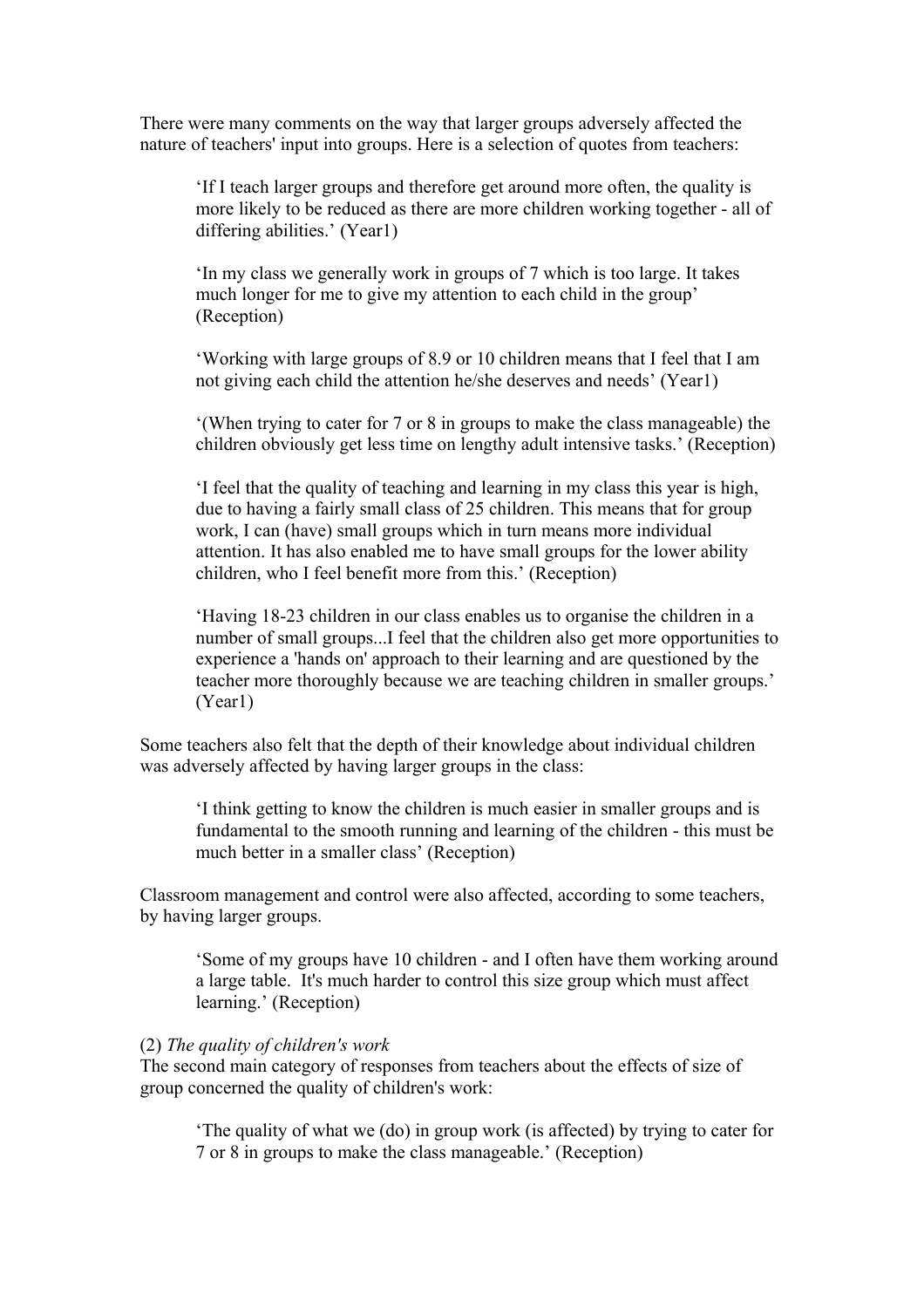There was a view that smaller groups were more effective for certain curriculum areas, e.g. literacy hour/activities and practical work:

'The children can be taught in small groups and year groups - particularly effective in the literacy hour and practical sessions' (Year 1)

'Guided reading is difficult with a group of 6/7 children.' (Reception)

The case studies revealed dilemmas faced by teachers:

'The arrangements are fine for literacy hour but when you do maths you think 'now shall I just get them to work as individuals at their own seats or are we going to do musical chairs thing?' It's like a dilemma each time… (Year1/2)

It could also be difficult to find tasks for those in other groups.

'Being able to focus on groups to do a focused task is difficult as there are always so many others to find independent tasks for.' (Year1)

Large within-class group sizes can therefore affect the quality of work engaged in by pupils and this can be magnified in certain curriculum areas and task activities, and pose difficult choices for teachers.

#### (3) *Child contribution and concentration*

Larger groups adversely affected the contribution and concentration of children in groups:

'With a group of 6 children, generally, concentration is better and children have more opportunity to contribute...in a group of 8 or more those children who are inclined to lose concentration may lapse for longer periods, and have fewer opportunities to contribute.' (Reception)

'My daily routine is not affected by the number of children in my class but the size of groups I work with at any one time is. The bigger the group the easier for individual children to lose concentration, and miss the teaching point.' (Year1)

This last quote is interesting in showing that it is group size, rather than the number of children in the class, which affects the teacher's daily routine and the concentration and ability to grasp points.

The quantitative results suggested that the effects of size of class and group size were most marked in the case of Reception aged children. Worryingly, teachers' comments indicated that they felt the problems of larger groups were particularly acute for some younger children of Reception age - some, as we have said already, only just four years of age.

'Larger groups - young children feel intimidated' (Reception)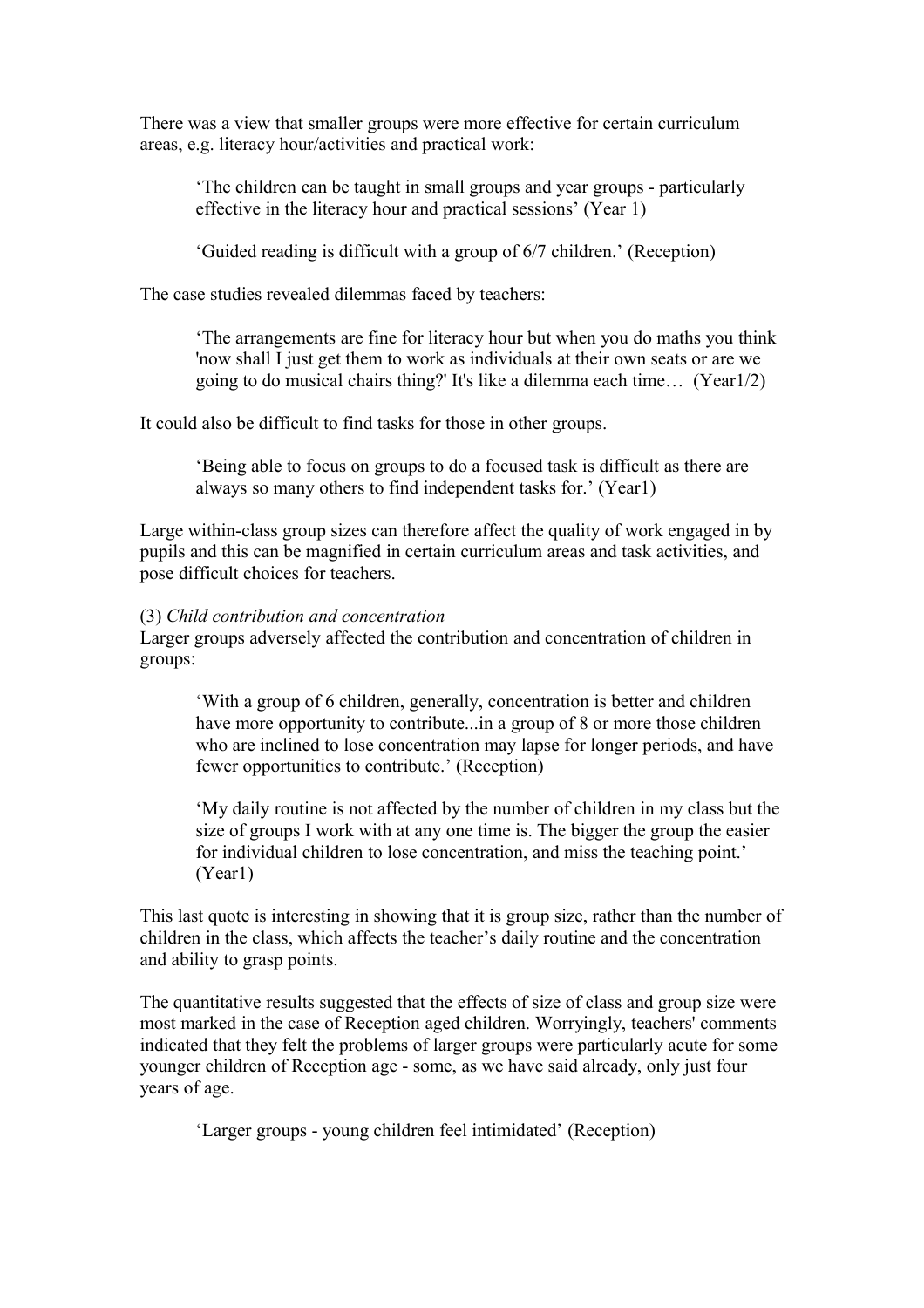'The quieter children lack confidence and often stay on the fringes during group discussions and activities' (Reception)

More generally, some teachers felt that with larger groups it was hard to ensure children were working to their full potential:

'With 5 groups of 6/7 children it is hard to ensure that they are working to their full potential.' (Year1)

'I have 30 children which breaks down into 5 groups of 6. This is about manageable. However, if several of the children are absent from the class and groups sizes are brought down to 4 or 5, it makes a tremendous difference.' (Year1)

To sum up, the interview and questionnaire data indicate a number of educational consequences resulting from the tendency for larger classes to result in larger groups. Firstly, larger groups affected the quantity and quality of teaching in terms of the attention teachers could give each child and groups, the quality and effectiveness of their teaching, the thoroughness of their questioning, the amount of extended adult intensive tasks, the depth of their knowledge about individual children, and difficulties with classroom management and control. Secondly, large within class group sizes affected the quality of pupils' work. And thirdly, larger groups adversely affected the contribution and concentration of children in groups, particularly in the case of the youngest children in school.

#### **Discussion**

In this paper we have looked at one way that class and within class contexts can be linked, by examining connections between class size and the size and number of within class groupings. It is perhaps surprising that the differences in class size between the three age groups were not more marked - only on average one or two children. It might have been expected, or hoped, that the youngest children in school would start in much smaller classes. Taking the class and group level data together, it looks as if the youngest children in school are in the smallest classes, and with the fewest number of groups, which might have been predicted, but in the largest groups, which seems surprising. The older primary aged child (Year 5), tends to be in a larger class, with more numerous but smaller groups. These groups are less likely to have adults in attendance. It seems likely that at Reception and Year 2, where more adult support is available, pupils may be perceived to be more reliant on adults for the maintenance of concentration and thus the teacher organises the class into a few large groups so that the ratio of adults to groups is low. At Year 5, the reduced amount of adult support, combined with the perception that Year 5 pupils are able to work more independently, may account for the loss of a positive association between the number of adults present and the number of groups (Blatchford *et al.*, 1999).

The predominant group size is 4-6 children, which indicates the ubiquity of classroom organisation in terms of small groups, followed by larger groups of 7-10 and 11+ (which will include whole classes). The qualitative analyses indicated that smaller groups of 4-6 are favoured by teachers, because of the way it can help teaching input,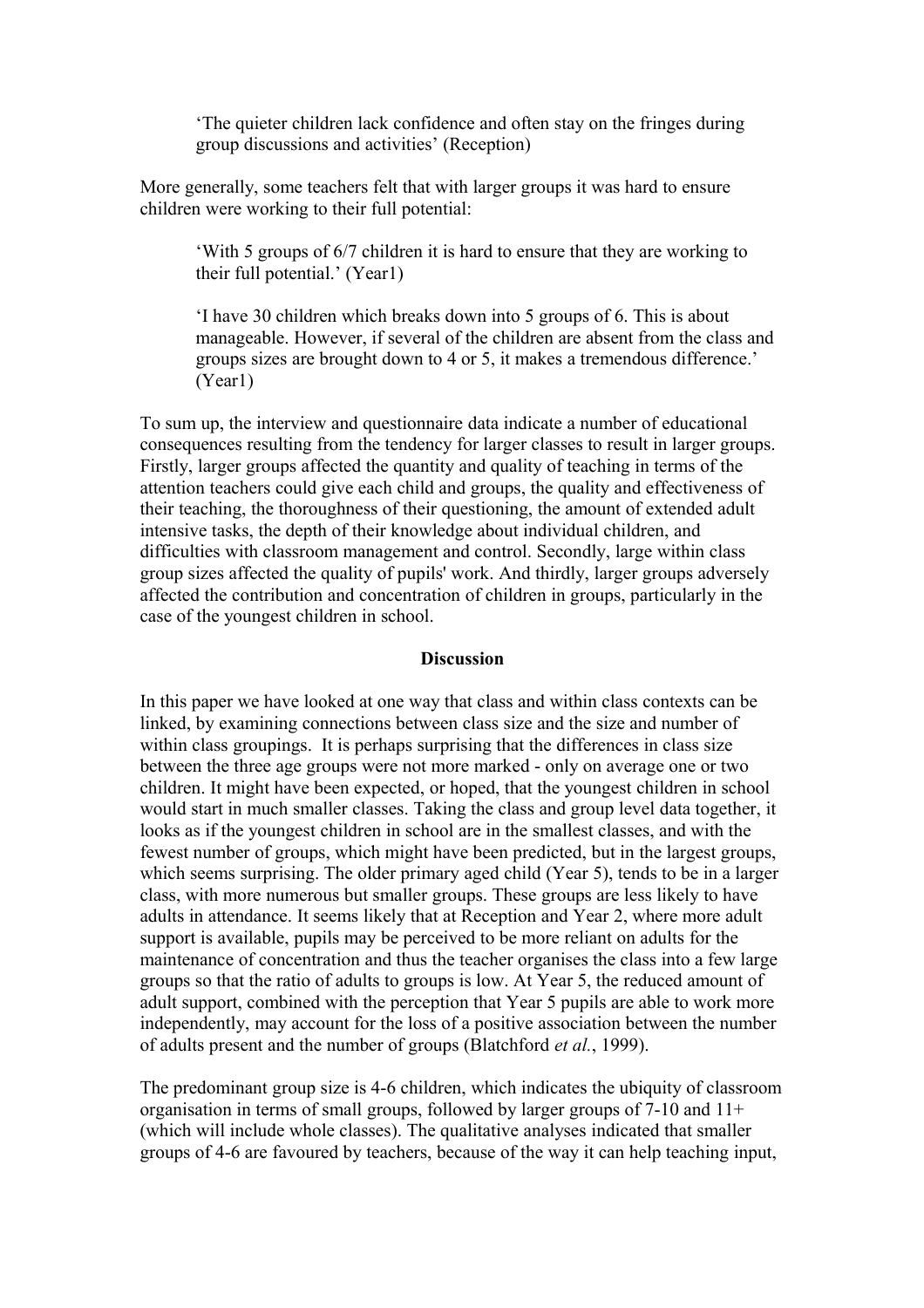child concentration and contribution. The results show that one consequence of larger classes is in terms of more and bigger groups in the class.

Closer analysis of the relationship between class size and within class group size showed that there was little difference in the number of individuals, dyads, triads or small groups of 4-6 pupils in classes of different sizes, but that in class sizes over 25 there is more likelihood of a pupil being in a large group of 7-10, while in classes under 25 there is, if anything, more likelihood of being in a very large group of 11 and over, which will include whole class groupings and teaching. There is relatively little likelihood of children in classes under 25 being in groups of 7-10. These results are particularly true of the Reception year. This shows that children in large classes, especially at Reception, are taught and work in larger groups of 7-10 children.

A main result from the study, therefore, is that it in larger classes, especially with youngest Reception aged children, teachers seem forced to teach them in larger groups of 7 -10, larger than, according to their own preferences, they would like. Children were less likely to work together in larger groups. The qualitative analyses indicated that larger groups were a less effective educational environment: it was difficult to give children the attention they might want and need from the teacher, and quality of teaching could suffer; the quality of children's work was lower; and their contribution and concentration in groups could suffer, perhaps especially in the case of the youngest children. In the words of one of the teachers, quoted in the results, in smaller groups there were *'more opportunities to experience a "hands on" approach to their learning'*. It seems fair to be concerned that one consequence of larger classes is the likelihood of larger, less educationally effective groups. These results are consistent with Molnar *et al's* 1999 evaluation of the Wisconsin SAGE program, which, on the basis of first and second grade teacher interview and questionnaire responses, found that reduced pupil teacher ratios led to more individual attention and student participation in class, deeper knowledge of individual students' personality and progress. Lou *et al.* (1996) also found, on the basis of their meta-analysis of within-class grouping studies, that smaller group sizes were optimal for students' learning; larger groups of 6 to 10 members were less effective.

It might be argued that one solution to the teacher's difficulties with large classes would be to alter her approach so that there is more teaching to larger groups or the whole class. This may be possible in some curriculum areas, and for some activities, but will inevitably be of limited relevance to primary aged children, especially the youngest children, who may be more easily distracted. We have seen some evidence that in smaller classes there is, if anything, more whole class teaching. This result needs to be treated cautiously as the number of cases where this was happening were low (21 cases in classes of fewer than 20 pupils), and possible explanations can only be speculative at this stage. Anecdotal observations suggest that in smaller classes teachers have more flexibility to address or teach larger groups for particular occsions and purposes, while in a larger class they may be forced into a less flexible arrangement, with more and larger groups, which become the dominant unit for teaching and learning. The suggestion that here is more likelihood of whole class teaching in smaller classes should not be taken as support for whole class teaching. Whole class teaching can be used in a productive way, but whole class teaching forced on teachers as a compromise in the face of larger class sizes is a different matter.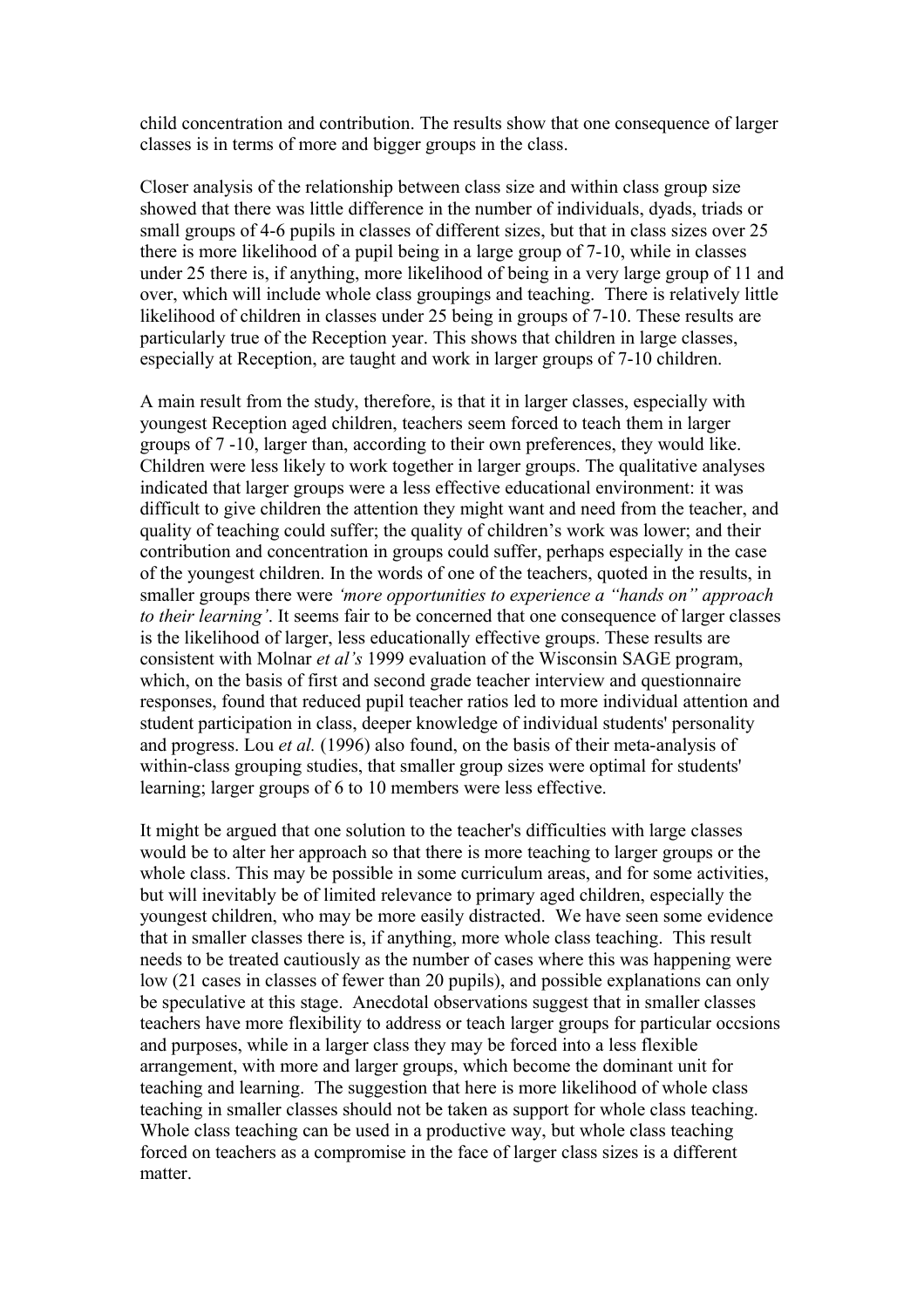Another consideration concerns the greater likelihood of heaving adult help at Reception level in larger classes (see Blatchford *et al.*, 1999), and where there are more groups in a class. It may be that with extra help in the class the teacher sets up more large groups (of 7-10). She may even feel obliged to give the adult assistant a group of children – otherwise the assistant may just be sitting around waiting for the whole class session to end.

It is recognised that there are validity issues connected to qualitative component in that it relies heavily on teachers' perspectives and reported experiences. We are not able to test the relationship between grouping practices and learning in other more objective ways, so the connections identified in this paper have to be treated with caution; nevertheless, the consistency of results stemming from quantitative and qualitative components supports the plausibility of the argument developed in this paper.

#### *Class size thresholds*

The present results bear on issues concerning class size bands beyond which, or below which, effects can be seen to work. Much of the debate in the UK has been about the adverse effects of large classes over 30. The present UK Government policy on class size in England and Wales involves a commitment to maximum class sizes of 30 at Key Stage 1 (4-7 years). In the USA, the STAR project (Finn & Achilles, 1999) and research reviews (e.g. Slavin, 1990b), indicate that class size reductions below 20 are necessary before sizeable effects on student performance are seen. The present results indicate the value in looking at effects across the full distribution of class size bands. In the case of associations between class size and size of group, at Reception level, there is a suggestion that 25 in a class is an important threshold.

### *Modelling class size effects*

As said earlier, conceptualisation of class size effects has not to date been very sophisticated. While the present study has not modelled, statistically, causal pathways with educational outcomes, the results presented in this paper do indicate a linkage between class size and groupings in the class, and that any causal pathway would need to recognise this mediating variable. Our results suggest that class size affects the size and number of groups which may then affect the learning experiences and social relationships in classes, which may in turn affect children's attainment. One implication is that while debate about size of class has often been in terms of reduced size of class resulting in pupil academic gains, it is also important, educationally, to consider *grouping* size, and to ask about the optimum group size, and its effects. This was nicely expressed by the teacher quoted above, who said that her daily routine was not affected by the number of children in the class but by the size of groups she worked with at any one time.

To return to the classroom contextual approach described earlier, the present results illustrate ways in which the two levels, that is, the level of class size and the level of within class grouping are connected, and ways in which teachers and pupils will necessarily adapt to within class contexts. This has implications for the debate over class size differences. In the UK, the last Conservative Government and OFSTED (1995b) argued that it was not size of class that was a problem but the quality of teaching. This argument is, of course, convenient for policy makers because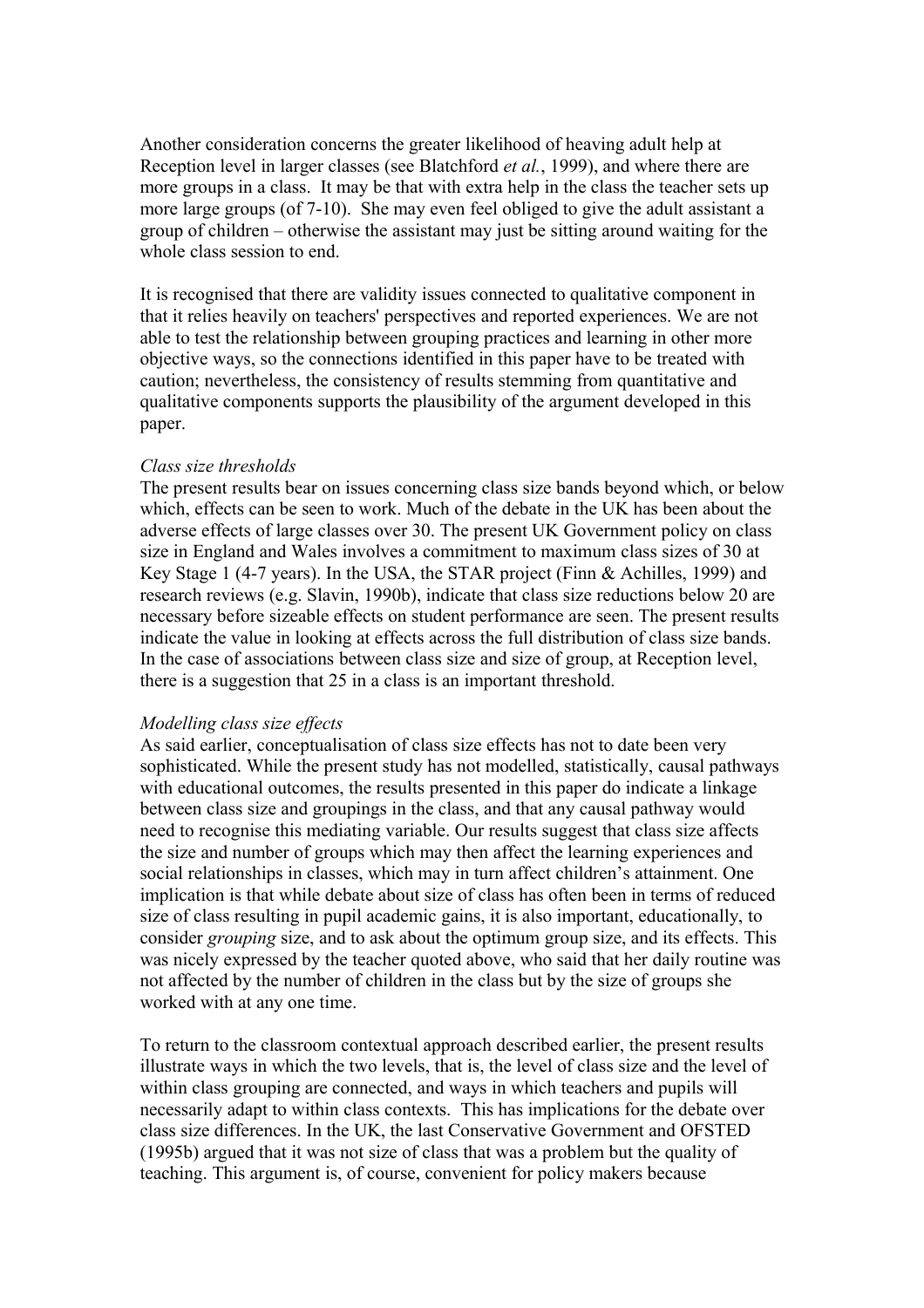responsibility is then attached to the teacher. But in terms of the classroom contextual influences described here, this argument is far too simplistic. Teachers will of course vary in their effectiveness, but the size of the groups in the class necessarily affect what a teacher has to deal with, and can present her with choices and the need for compromises.

More work is needed on ways that micro classroom contexts like grouping affect learning. There are implications here for research on effective schooling and teaching. Such research has not paid much attention to classroom context effects and their implications for learning, or made use of conceptual models like Kounin & Gump (1974). One avenue for future research is further clarification of links between class level and within class level contexts. School and teacher effects will necessarily be mediated through activities and micro settings within classrooms.

## **NOTE**

<sup>I</sup> There are different ways of viewing and using data on group size. The method used in this paper is based on the number of children in each of the groups; that is, the prevalence of a group is weighted in terms of the number of children it contains. This is probably the best measure of the likelihood that a child will experience a group of a given size and is used in this paper. If this method is not used and groupings are considered equally (regardless of their size) then small groupings bias the data set in their favour. For instance, a class of small groupings will contribute more cases to the data set than one class working as a whole class. The weighted approach removes this bias.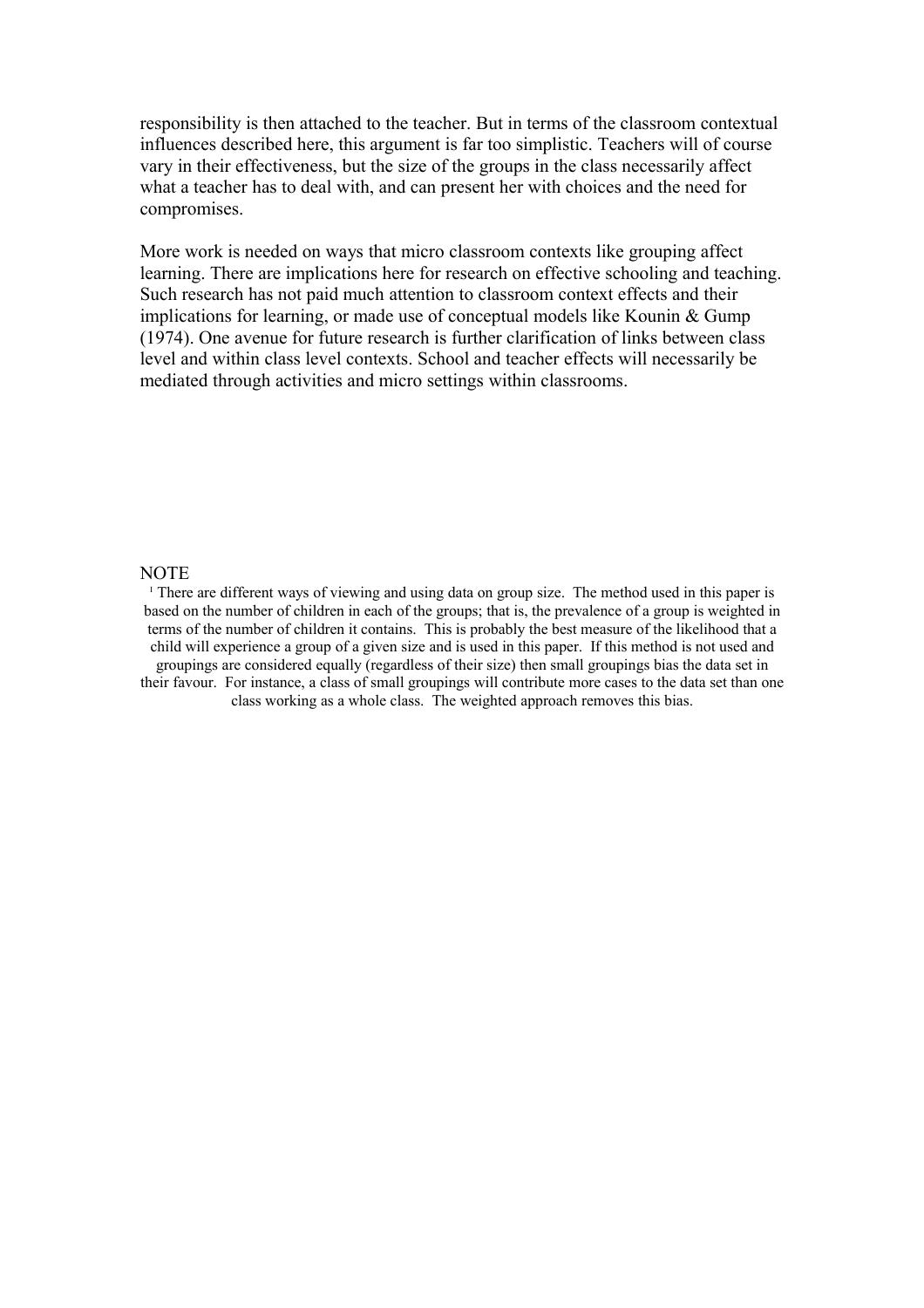#### **References**

Alexander, R., Rose, J. & Woodhead, C. (1992) *Curriculum Organisation and Classroom Practice in Primary Schools: A Discussion Paper*. London:DES.

Baines, E., Blatchford, P., & Kutnick, P. (2000). Grouping practices within primary school classrooms: Changing patterns with pupil age. *Proceedings of the British Psycholigical Society, Vol. 8 (1), 27.*

Baines, E., Blatchford, P., & Kutnick, P. (2001). *Changes in grouping practices over the primary years.* Manuscript in preparation.

Barker, R , (1968) *Ecological Psychology*. Stamford, CA: Stamford University Press

Bennett, N. & Dunne, E. (1992) *Managing Groups*. Hemel Hempstead: Simon & Schuster Education.

Blatchford, P., & Martin, C. (1998) The Effects of Class Size on Classroom Processes: 'It's a bit like a treadmill - working hard and getting nowhere fast!' *British Journal of Educational Studies*, Vol. 46, No. 2

Blatchford, P. & Mortimore, P. (1994) 'The Issue of Class Size for Young Children in Schools: what can we learn from research?' *Oxford Review of Education*, Vol. 20 No. 4, p. 411 - 428.

Blatchford, P., Goldstein, H., & Mortimore, P. (1998) Research on class size effects: a critique of methods and a way forward*. International Journal of Educational Research,* 29, p.691-710.

Blatchford, P., Kutnick, P. & Baines. E. (1999) *The Nature & Use of Classroom Groups in Primary Schools*. Final Report to ESRC

Bronfenbrenner, U. (1979*) The Ecology of Human Development: Experiments by Nature and Design.* Cambridge, Mass.: Harvard University Press

Doyle, W. (1986) Classroom Organization and Management. In M.C. Wittrock (ed.) *Handbook of Research on Teaching, 3rd Edition*. New York: Macmillan.

Finn, J.D. & Achilles, J.D. (1999*)* Tennessee's Class Size Study: Findings, Implications, Misconceptions*. Educational Evaluation and Policy Analysis* (1999), Vol. 21, No. 1, p. 97-125.

Fuchs, L., Fuchs, D., Kazdan, S., Karns, K., Calhoon, M., Hamlett, C., & Hewlett, S. (2000). Effects of work group structure and size on student productivity during collaborative work on complex tasks. *Elementary School Journal, 100(3),* p.183-212.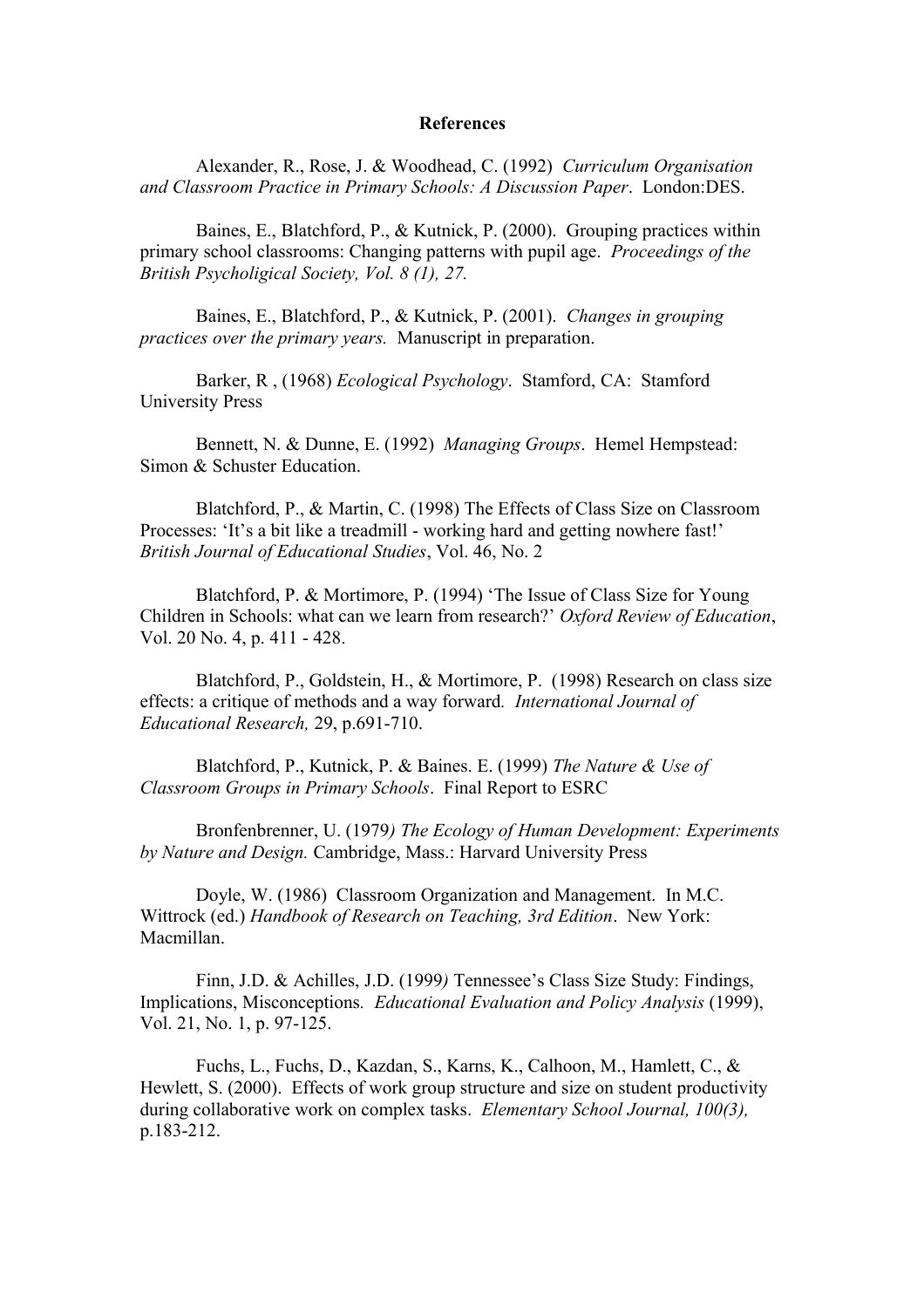Galton, M., Simon, B, & Croll, P. (1980). *Inside the Primary Classroom*. London: Routledge & Kegan Paul.

Goldstein, H. (1995) *Multilevel Statistical Models*. London: Edward Arnold.

Goldstein, H. and Blatchford, P. (1998) Class Size and Educational Achievement: a review of methodology with particular reference to study design*. British EducationalResearch Journal*, 24, 3, p.255-268.

Grissmer, D. (1999). Class size effects: Assessing the evidence, its policy implications, and future research agendas, *Educational Evaluation and Policy Analysis*, 21(2), 231-248

Hanushek, E.A. (1999) Some findings from an independent investigation of the Tennessee STAR experiment and from other investigations of class size effects. *Educational Evaluation and Policy Analysis*, 21, 2, p.143-163.

Johnson, D. & Johnson, R. (1987) *Learning Together and Alone.* Englewood Cliffs: Prentice-Hall.

Kounin, J.S. & Gump, P.V. (1974), Signal systems of lesson settings and the task-related behaviour of pre-school children*. Journal of Educational Psychology*, 66, 4, 554-562.

Kutnick, P. (1994) Use and Effectiveness of Groups in Classrooms. In P. Kutnick & C. Rogers (eds.) *Groups in Schools*. London: Cassell.

Kutnick, P., Blatchford, P., & Baines, E. (2001). *Pupil groupings in primary school classrooms: Sites for learning and social pedagogy?* Manuscript in preparation.

Lou,Y., Abrami, P.C., Spence, J.C., Poulsen, C., Chambers, B., and D'Apllonia, S. (1996) Within-class grouping: a meta-analysis. *Review of Educational Research*, 66, 4 , 423 - 458

Molnar, A., Smith, P., Zahorik, J., Palmer, A., Halbach, A., and Ehrle, K. (1999) Evaluating the SAGE program: a pilot program in targeted pupil-teacher reduction in Wisconsin. *Educational Evaluation and Policy Analysis*, 21,2,165-177

Mortimore, P. & Blatchford, P. (1993) 'The Issue of Class Size'. In *National Commission on Education (1993) Briefings* (pp.167-182). (London: Heinemann)

OFSTED (1995a) *The Annual Report of Her Majesty's Chief Inspector of Schools, Standards and Quality in Education 1993/4*. London, HMSO.

OFSTED (1995b) *Class Size and the Quality of Education*, Office for Standards in Education. (London, HMSO).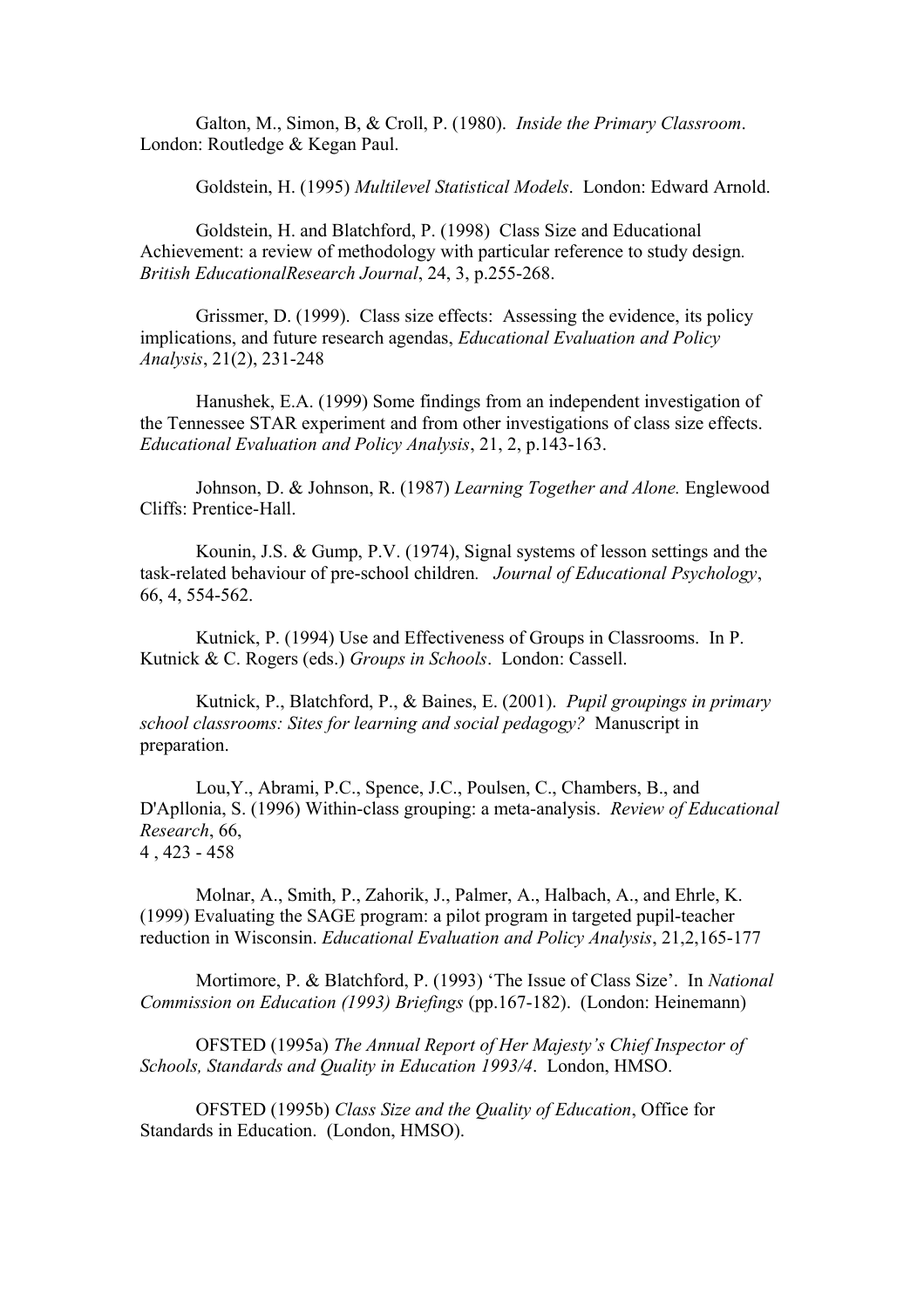Pellegrini, A. and Blatchford, P. (2000) *Children's Interactions at School: Peers and Teachers*. London: Edward Arnold.

Prais, S.J. (1996) Class size and learning: the Tennessee experiment - what follows? *Oxford Review of Education*, 22, 399-414

Shapson, S.M., Wright, E.N., Eason, G. & Fitzgerald, J. (1980*)* An experimental study of the effects of class size. *American Educational Research Journal*, 17, pp. 144-52

Slavin, R. E. (1990a) Co-operative Learning. In Rogers, C. and Kutnick, P. (eds) *The Social Psychology of the Primary School.* London: Routledge.

Slavin, R. E. (1990b) Class size and student achievement: is smaller better? *Contemporary Education*, 62, pp.6-12

Tizard, B., Blatchford, P., Burke, J., Farquhar, C. & Plewis, I. (1988) *Young Children at School in the Inner City*. Hove: LEA.

Webb, N.M., Baxter, G.P., & Thompson, L. (1997) Teachers  $\Box$  Grouping in Fifth Grade Science Classrooms. *Elementary School Journal*, 98(2), 91-112.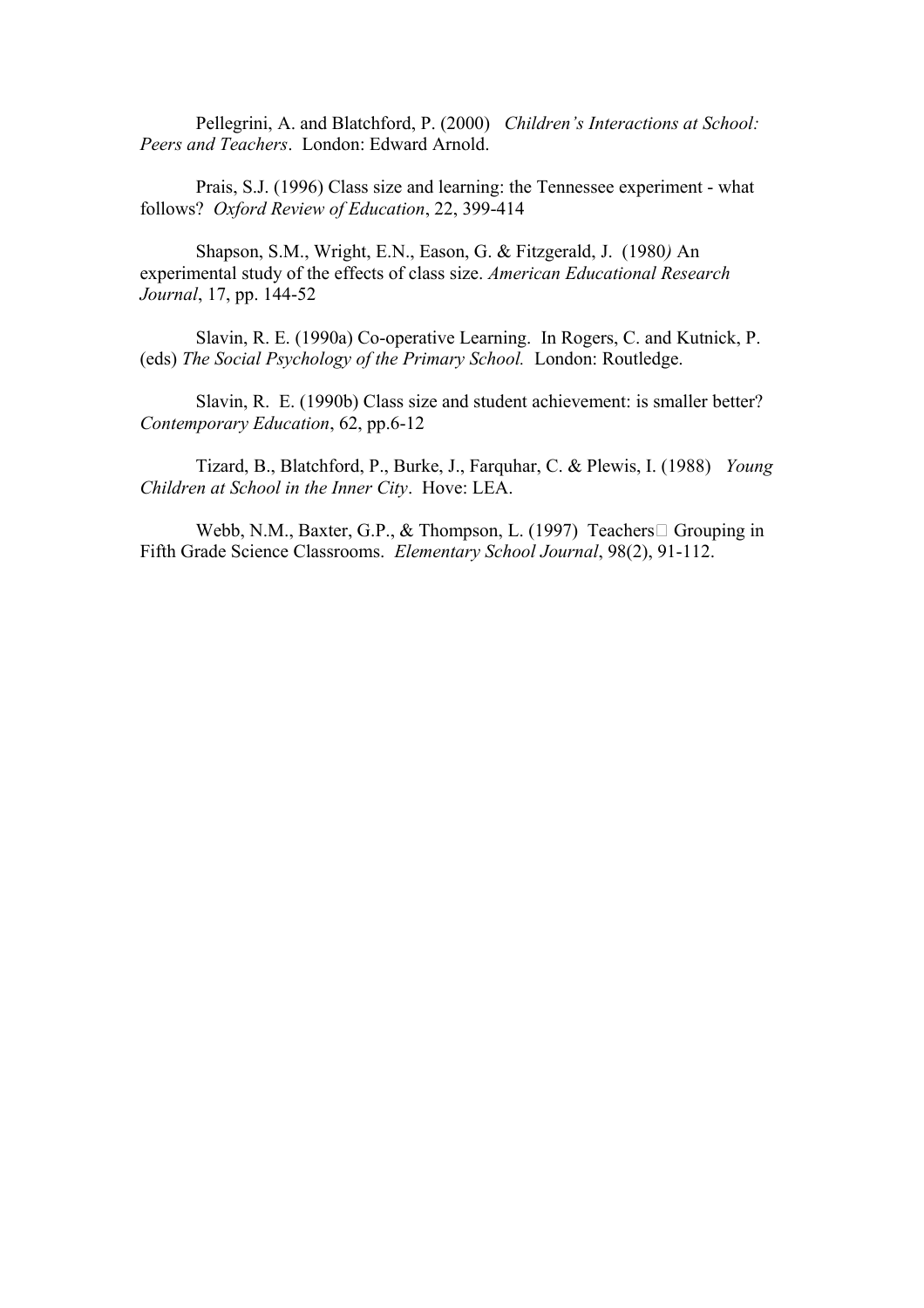# **Table 1: proportions (and frequency) of classes at each year group with different registered class sizes and overall mean class size registered.**

| Year group       |               | Class size registered         |           |     |                    |             |               |                            |               |             |                   |             |  |
|------------------|---------------|-------------------------------|-----------|-----|--------------------|-------------|---------------|----------------------------|---------------|-------------|-------------------|-------------|--|
|                  | $0 - 20$      |                               | $21 - 25$ |     | $31+$<br>$26 - 30$ |             |               |                            | <b>Total</b>  |             | <b>Class size</b> |             |  |
|                  |               |                               |           |     |                    |             |               |                            |               |             |                   | registered  |  |
|                  | $\frac{0}{0}$ | n                             | $\%$      | n   | $\frac{0}{0}$      | $\mathbf n$ | $\frac{0}{0}$ | $\mathbf n$                | $\frac{0}{0}$ | $\mathbf n$ | Mean              | <b>S.D.</b> |  |
| <b>Reception</b> | 14            | 66                            | 25        | 120 | 43                 | 209         | 18            | 89                         | 72            | 484         | 26 <sub>b</sub>   | 5.5         |  |
| Year 2           | $\mathbf{r}$  | $\mathfrak b$                 | 20        | 18  | 46                 | 41          | 28            | 25                         | 14            | 90          | 28a               | 4.2         |  |
| Year 5           | $\mathbf{r}$  |                               | 26        | 25  | 46                 | 44          | 21            | 19                         | 14            | 95          | 27ab              | 4.6         |  |
| <b>Total</b>     | 14            | 79                            | 32        | 163 | 44                 | 294         | 20            | 133                        | 100           | 669         | 27                | 5.3         |  |
| Chi-square       |               | $\chi^2(6) = 9.46$ ; p< 0.149 |           |     |                    |             |               |                            |               |             |                   |             |  |
| <b>ANOVA</b>     |               |                               |           |     |                    |             |               | $F(2,666)=5.48;$<br>p<0.01 |               |             |                   |             |  |
|                  |               |                               |           |     |                    |             |               |                            |               |             |                   |             |  |

Note: Where subscripts differ p<0.05 on post-hoc Tukey hsd tests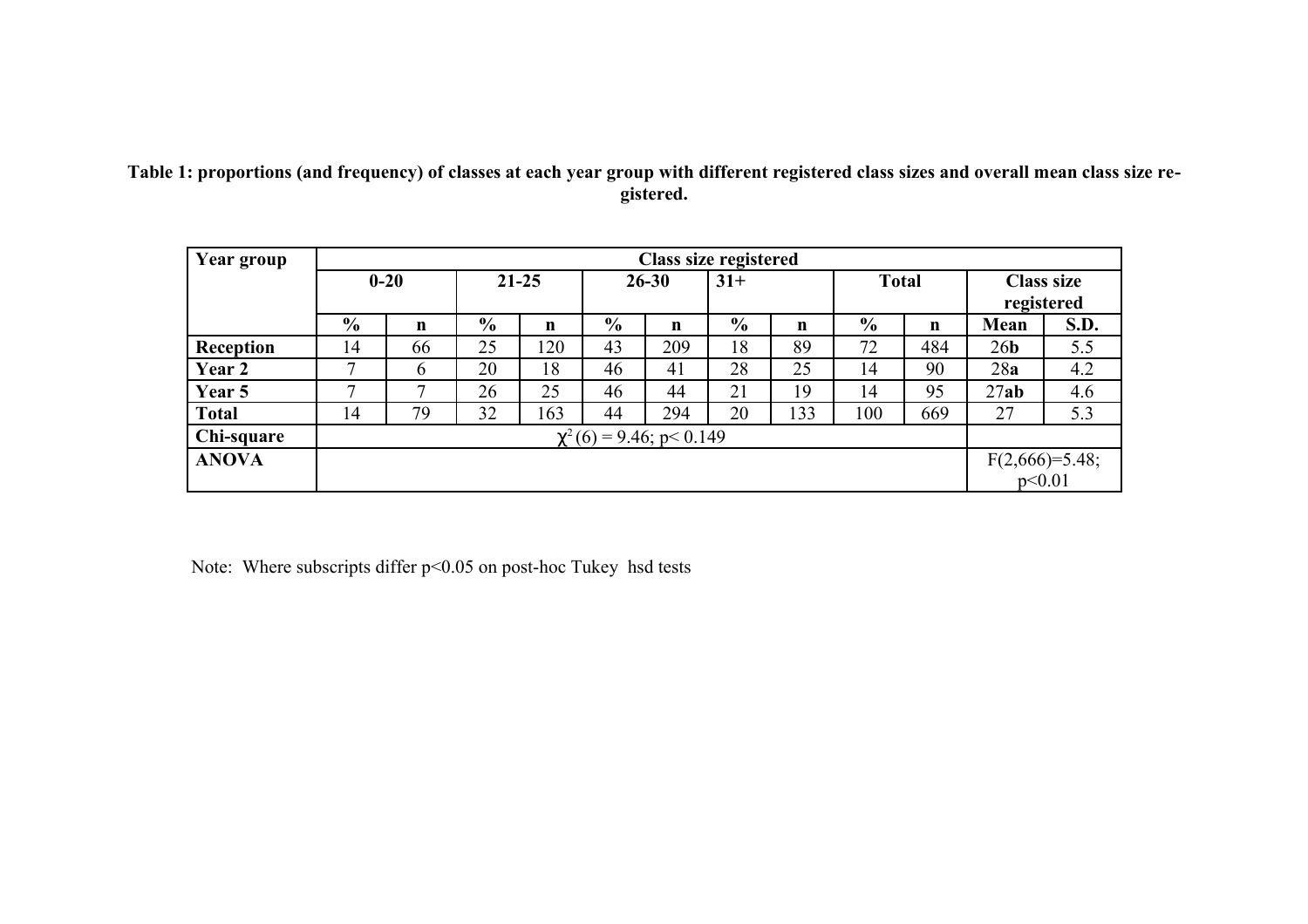|                                        | Year group                                                                                     |      |             |                              |        |    |      |                                |             |                               |      |     |
|----------------------------------------|------------------------------------------------------------------------------------------------|------|-------------|------------------------------|--------|----|------|--------------------------------|-------------|-------------------------------|------|-----|
| <b>Class Size</b><br>registered        | Reception                                                                                      |      | Year 2      |                              | Year 5 |    |      | <b>Total</b>                   |             |                               |      |     |
|                                        | Mean                                                                                           | S.D. | $\mathbf n$ | Mean                         | S.D.   | n  | Mean | S.D.                           | $\mathbf n$ | Mean                          | S.D. | n   |
| 10 to 20                               | 3.2a                                                                                           | 1.5  | 66          | $\overline{4}$               | 2.4    | 6  | 3.4  | 3.1                            | 7           | 3.3a                          | 1.8  | 79  |
| 21 to 25                               | 3.9a                                                                                           | 1.9  | 120         | 5.2                          | 2.4    | 18 | 6.2  | 3.6                            | 25          | 4.4 <sub>b</sub>              | 2.4  | 163 |
| 26 to 30                               | 4.6 <sub>b</sub>                                                                               | 1.8  | 209         | 5.3                          | 2.1    | 41 | 6.4  | 3.6                            | 44          | 5.0 <sub>c</sub>              | 2.3  | 294 |
| $31+$                                  | 5.4c                                                                                           | 2.3  | 89          | 5.9                          | 2.5    | 25 | 6.4  | 3.4                            | 19          | 5.6d                          | 2.5  | 133 |
| <b>Total</b>                           | 4.4a                                                                                           | 2.0  | 484         | 5.3 <sub>b</sub>             | 2.3    | 90 | 6.1c | 3.6                            | 95          | 4.7                           | 2.4  | 669 |
| Correlation                            | $r=0.19$ ; $n=90$ ; $p<0.05$<br>$r=0.18$ ; $n=95$ ; $p<0.05$<br>$r=0.29$ ; $n=484$ ; $p<0.001$ |      |             |                              |        |    |      | $r=0.26$ ; $n=669$ ; $p<0.001$ |             |                               |      |     |
| <b>ANOVA -</b><br><b>Linear trends</b> | $F(1,91)=3.65$ ; p=0.059<br>$F(1,480)=58.6; p<0.001$<br>$F(1,86)=3.4$ ; p=0.069                |      |             |                              |        |    |      |                                |             |                               |      |     |
| <b>ANOVA</b>                           |                                                                                                |      |             | $F(2,657) = 11.72$ ; p<0.001 |        |    |      |                                |             | $F(3,657) = 8.21;$<br>p<0.001 |      |     |

**Table 2: Mean number of groups by registered class size and year group**

Note: Where subscripts differ p<0.05 on post-hoc Tukey hsd tests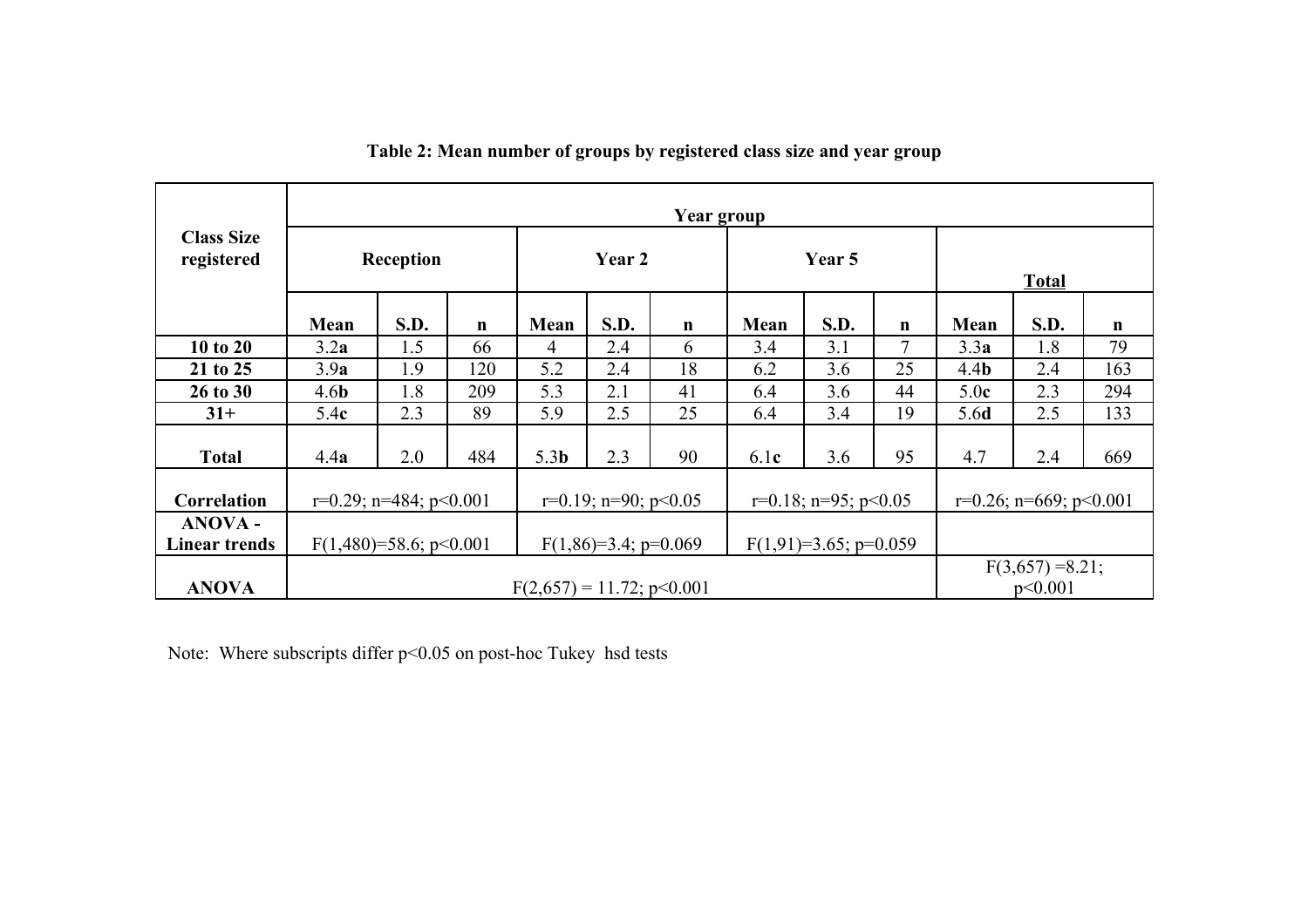# **Table 3: Mean size of groups in relation to registered class size and year group**

|                   | <b>Year Group</b>     |           |                      |                 |                  |                      |                  |                        |  |
|-------------------|-----------------------|-----------|----------------------|-----------------|------------------|----------------------|------------------|------------------------|--|
| <b>Class Size</b> | Reception             | S.D.      | Year 2               | S.D.            | Year 5           | S.D.                 | <b>Total</b>     | S.D.                   |  |
| $0 - 20$          | 4.8a                  | 3.3       | 4.7                  | 4.7             | 3.4              | 4.4                  | 4.6a             | 3.6                    |  |
| $21 - 25$         | 5.6ab                 | 4.4       | 4.6                  | 5.6             | 3.8              | 4.0                  | 5.1ab            | 4.5                    |  |
| $26 - 30$         | 5.7 <sub>b</sub>      | 3.9       | 5.2                  | 4.3             | 4.3              | 4.4                  | 5.4 <sub>b</sub> | 4.1                    |  |
| $31+$             | 5.6ab                 | 4.4       | 5.5                  | 5.4             | 4.8              | 4.3                  | 5.4 <sub>b</sub> | 4.6                    |  |
| <b>Total</b>      | 5.6a                  | 4.1       | 5.1a                 | 4.9             | 4.2 <sub>b</sub> | 4.2                  | 5.3              | 4.3                    |  |
| Correlation       | $r=0.11$ ; $n=2091$ ; |           | $r=0.14$ ; $n=476$ ; |                 |                  | $r=0.23$ ; $n=580$ ; |                  | $r=0.114$ ; $n=3147$ ; |  |
|                   |                       | p<0.001   |                      | p<0.01          |                  | p<0.001              |                  | p<0.001                |  |
| <b>ANOVA</b>      |                       |           |                      |                 |                  |                      |                  |                        |  |
| Linear            | $F(1,2087)=4.72;$     |           |                      | Not Significant | $F(1,576)=3.33;$ |                      |                  | $F(1,3143)=7.61;$      |  |
| Trends*           | $p=0.03$              |           |                      |                 | $p=0.069$        |                      | p<0.01           |                        |  |
| ANOVA**           |                       |           | $F(2,3151) = 22.88;$ |                 |                  |                      |                  |                        |  |
|                   |                       | P < 0.001 |                      |                 |                  |                      |                  |                        |  |

\* ANOVAs are across class sizes within each age level<br>\*\* ANOVAs are across age groups

ANOVAs are across age groups

Note: Where subscripts differ p<0.05 on post-hoc Tukey hsd tests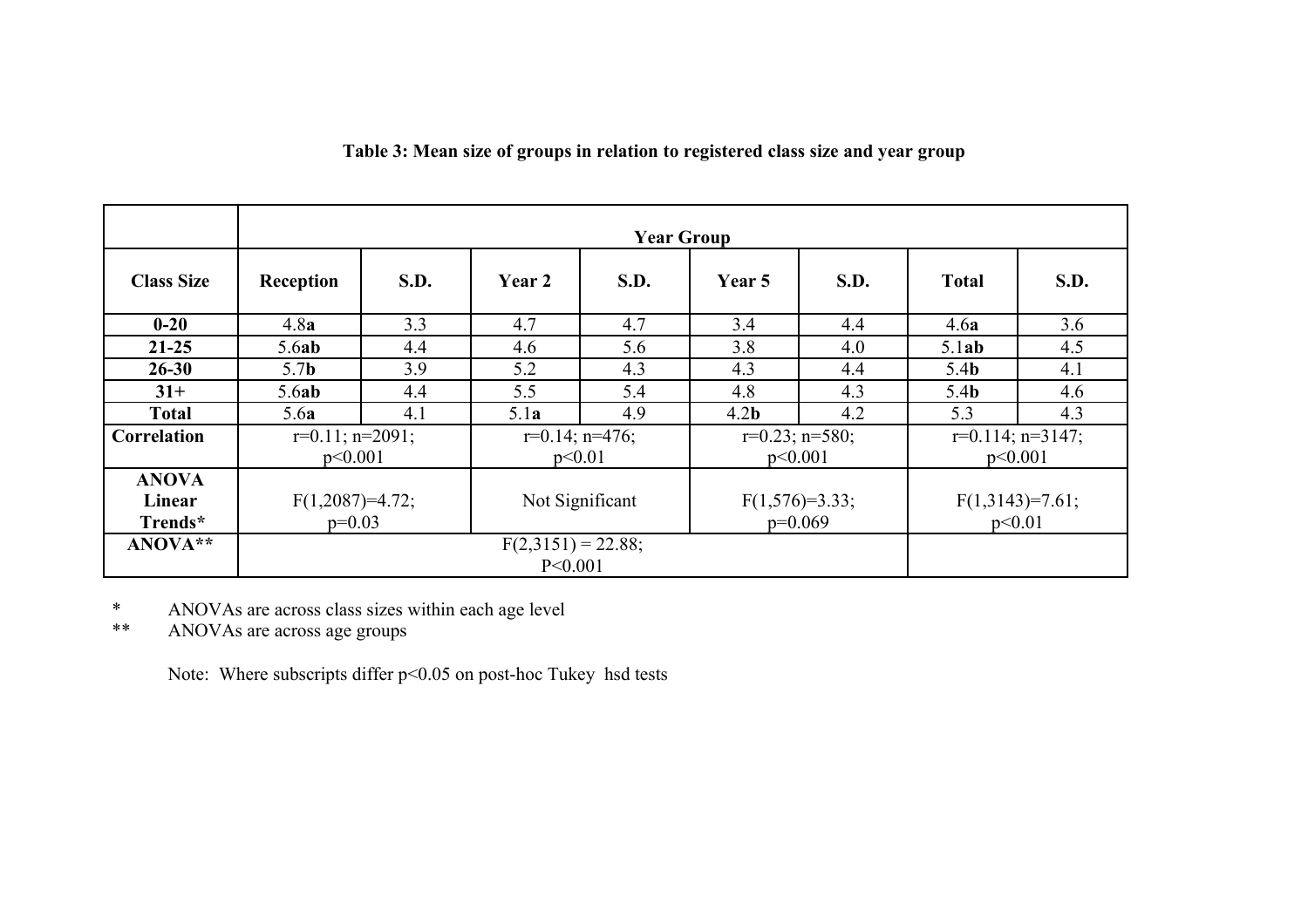Table 4: Class size as category  $(31+)$  \* group size as a category crosstabulation

|                       |                    | group size as a category       |         |        |          |          |              |  |
|-----------------------|--------------------|--------------------------------|---------|--------|----------|----------|--------------|--|
| registered class size | <b>Individuals</b> | <u>dyads</u>                   | triads  | $4-6s$ | $7-10s$  | $11+$    | <b>Total</b> |  |
| $0 - 20$              | 1.8%               | 8.3%                           | 8.8%    | 48.9%  | $6.3\%$  | $26.0\%$ | $7\%$        |  |
| $21 - 25$             | $1.5\%$            | 6.6%                           | 6.4%    | 50.2%  | $9.3\%$  | 25.9%    | 22%          |  |
| $26 - 30$             | $1.0\%$            | 4.8%                           | 4.3%    | 50.2%  | 24.3%    | 15.4%    | 46%          |  |
| $31+$                 | $1.2\%$            | 5.1%                           | 5.3%    | 44.6%  | 25.8%    | 18.0%    | 24%          |  |
|                       |                    |                                |         |        |          |          |              |  |
| <b>Total</b>          | $.2\%$             | 5.5%                           | $5.4\%$ | 48.7%  | $20.1\%$ | 19.1%    |              |  |
| Chi square            |                    | $\chi^2$ (15) = 749.7; p<0.001 |         |        |          |          |              |  |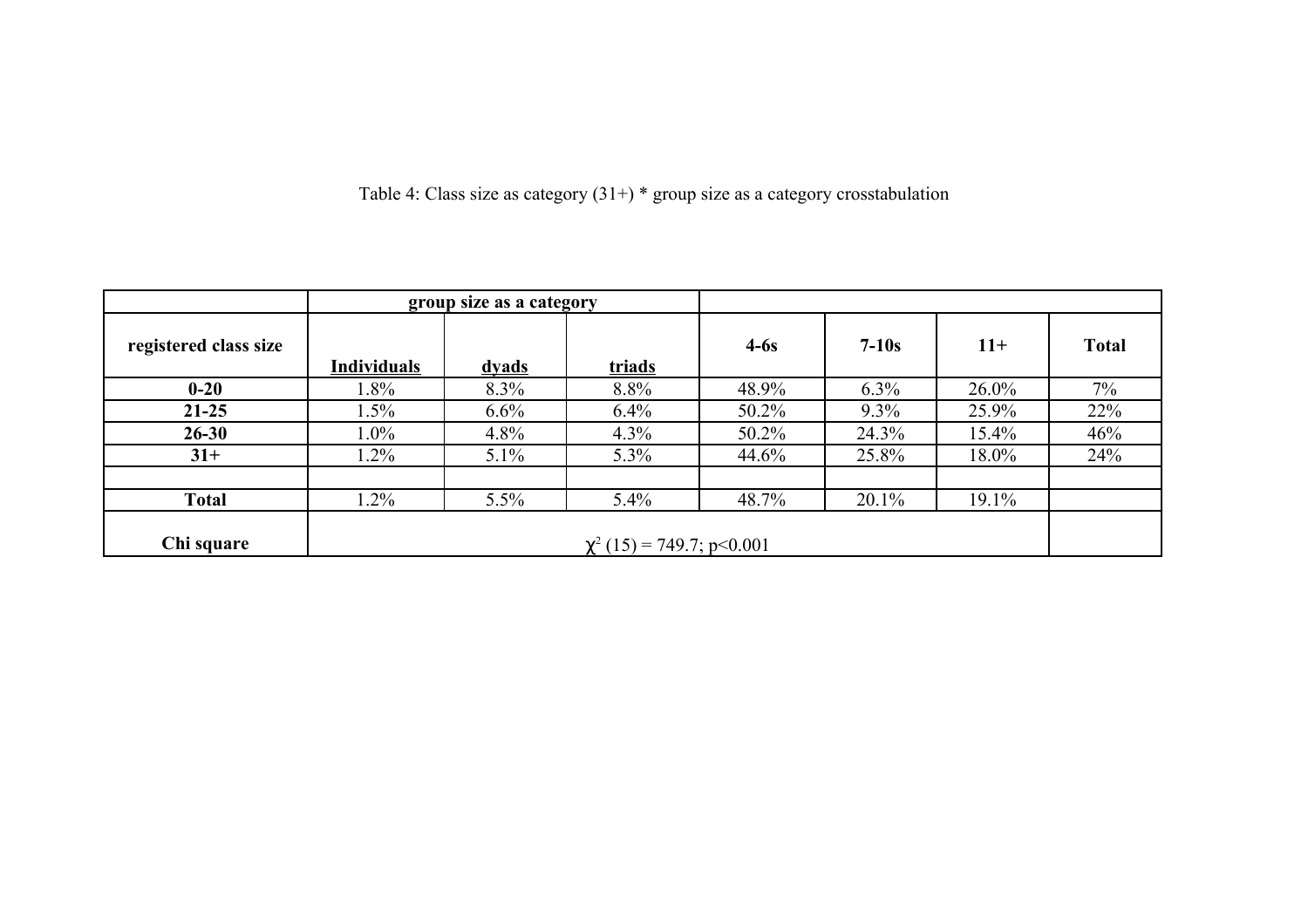**Table 5: proportion (and frequency) of different sized groupings that participated in different types of interaction and working arrangements (Years 2 & 5 only).** 

|             |                         |                                                                       | <b>Type of interaction</b>     |                                                     |                |
|-------------|-------------------------|-----------------------------------------------------------------------|--------------------------------|-----------------------------------------------------|----------------|
|             | <b>Working</b><br>alone | Working alone but on Working together to<br>the same task as<br>group | produce a group<br>product     | Interacting with teacher<br>and rest of class/group | <b>Total</b>   |
| Group size  | $\frac{6}{9}$           | $\frac{6}{9}$                                                         | $\frac{6}{6}$                  | $\frac{6}{6}$                                       | $\frac{6}{10}$ |
| individuals | 33%                     | $67\%*$                                                               | -                              | $\overline{\phantom{a}}$                            | 10%            |
| dyads       |                         | 76%                                                                   | 24%                            | $1\%$                                               | 23%            |
| triads      |                         | 67%                                                                   | 31%                            | 3%                                                  | 11%            |
| $4-6s$      |                         | 81%                                                                   | 14%                            | 5%                                                  | 46%            |
| $7-10s$     |                         | 79%                                                                   | 6%                             | 15%                                                 | 7%             |
| $ 11+$      |                         | 10%                                                                   | $0\%$                          | 90%                                                 | $4\%$          |
| Total       | 3%                      | 74%                                                                   | 15%                            | 8%                                                  | 100%           |
| Chi-square  |                         |                                                                       | $\chi^2$ (15) = 808.1; p<0.001 |                                                     |                |

\* these individuals were working on a task that was also being undertaken by other children seated at another table.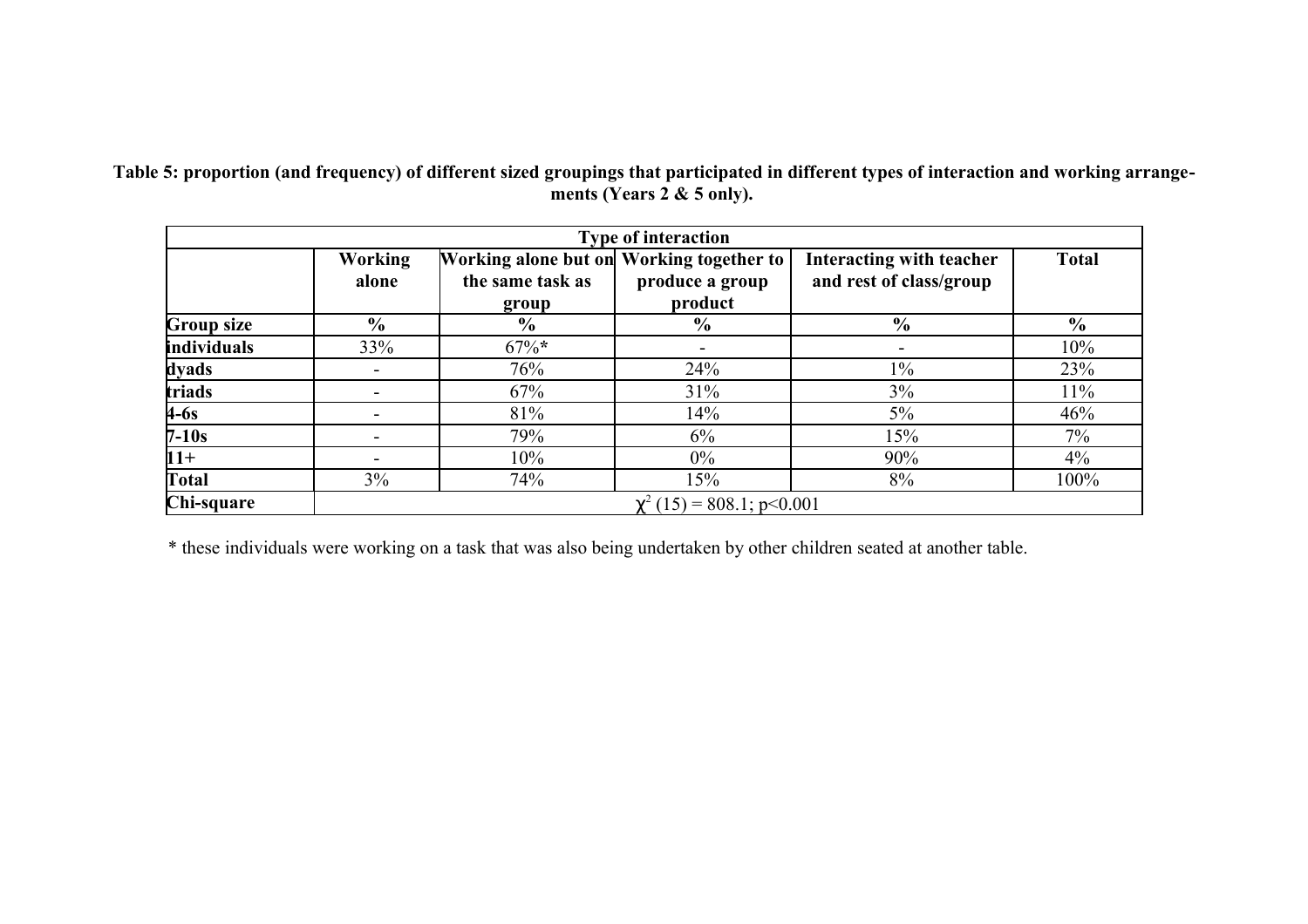**Table 6: proportion (and frequency) of different sized groupings that participated in different types of interaction and working arrangements (Years 2 & 5 only).** 

| <b>Type of interaction</b> |                         |                                                                       |                               |                                                     |               |  |  |  |  |
|----------------------------|-------------------------|-----------------------------------------------------------------------|-------------------------------|-----------------------------------------------------|---------------|--|--|--|--|
|                            | <b>Working</b><br>alone | Working alone but on Working together to<br>the same task as<br>group | produce a group<br>product    | Interacting with teacher<br>and rest of class/group | <b>Total</b>  |  |  |  |  |
| <b>Class Size</b>          | $\frac{0}{0}$           | $\frac{6}{10}$                                                        | $\frac{1}{2}$                 | $\frac{0}{0}$                                       | $\frac{0}{0}$ |  |  |  |  |
| $0 - 20$                   | 1.3                     | 55.7                                                                  | 4.8                           | 38.2                                                | 4.7           |  |  |  |  |
| $21 - 25$                  | 0.5                     | 61.0                                                                  | 12.8                          | 25.7                                                | 20.2          |  |  |  |  |
| $26 - 30$                  | 0.8                     | 62.4                                                                  | 15.3                          | 21.5                                                | 46.0          |  |  |  |  |
| $31+$                      | 0.5                     | 67.7                                                                  | 8.0                           | 23.8                                                | 29.0          |  |  |  |  |
| <b>Total</b>               | 0.7                     | 63.4                                                                  | 12.2                          | 23.8                                                |               |  |  |  |  |
| Chi Square                 |                         |                                                                       | $\chi^2(9) = 85.27$ ; p<0.001 |                                                     |               |  |  |  |  |

\* these individuals were working on a task that was also being undertaken by other children seated at another table.